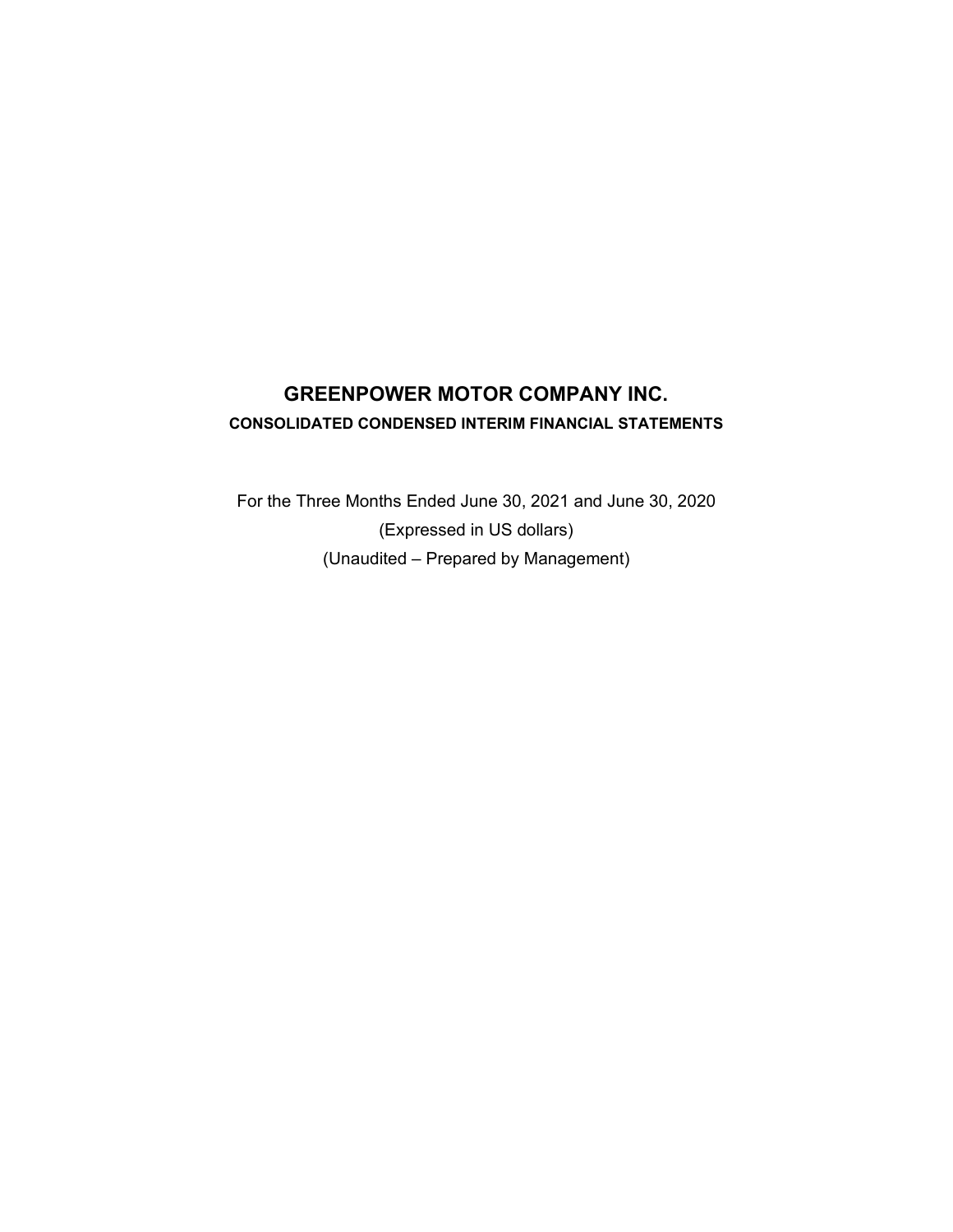# **June 30, 2021**

| Consolidated Condensed Interim Statements of Operations and Comprehensive Loss 4 |  |
|----------------------------------------------------------------------------------|--|
|                                                                                  |  |
|                                                                                  |  |
|                                                                                  |  |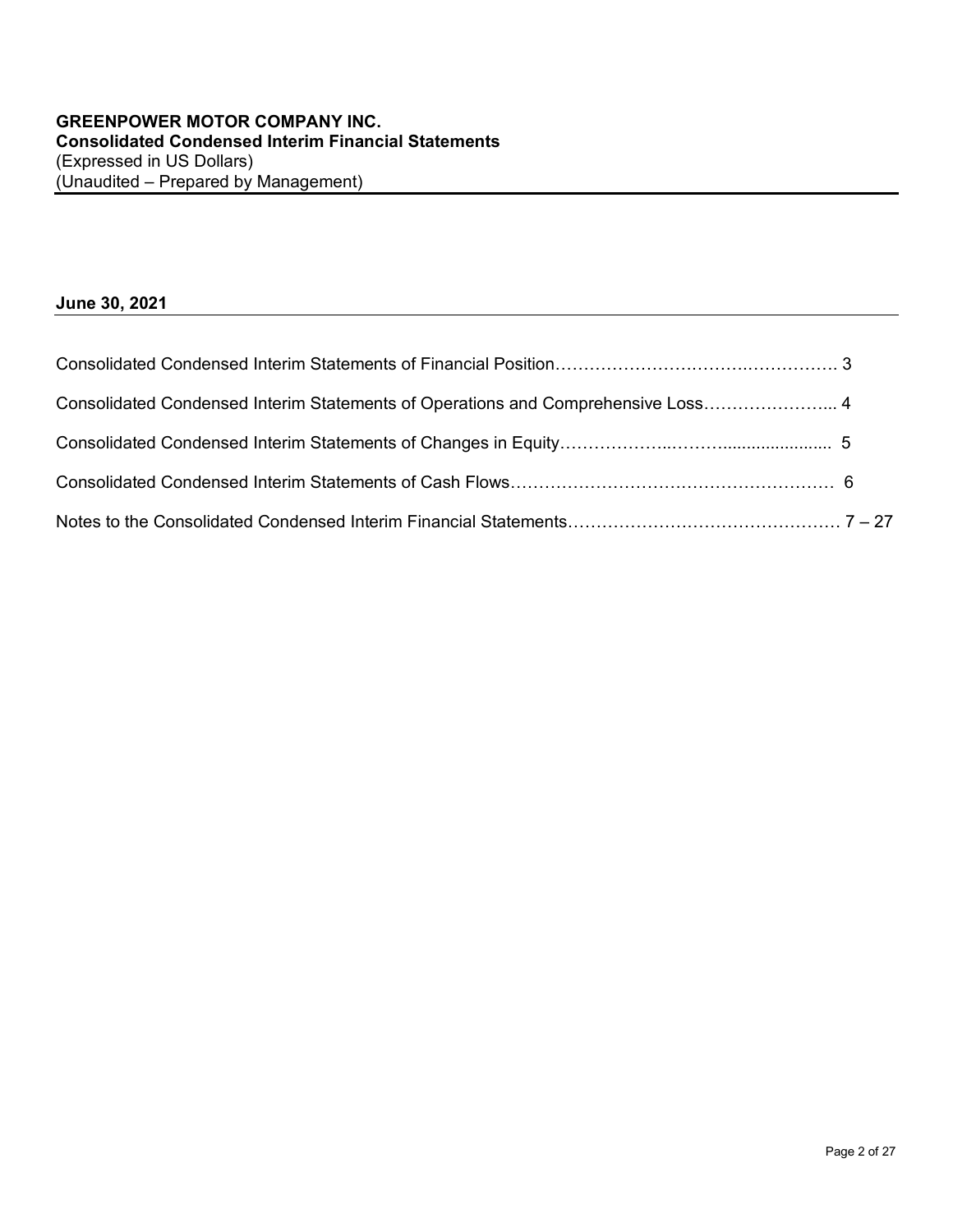Consolidated Condensed Interim Statements of Financial Position As at June 30, 2021 and March 31, 2021

(Expressed in US Dollars)

|                                                       | June 30, 2021    |    | March 31, 2021 |
|-------------------------------------------------------|------------------|----|----------------|
|                                                       | (Unaudited)      |    | (Audited)      |
| <b>Assets</b>                                         |                  |    |                |
| <b>Current</b>                                        |                  |    |                |
| Cash (Note 10)                                        | \$<br>9,014,985  | \$ | 15,096,200     |
| Restricted Cash (Note 3)                              | 111,749          |    | 111,748        |
| Accounts receivable, net of allowances (Note 4)       | 5,334,201        |    | 4,447,617      |
| <b>GST</b> receivable                                 | 96,555           |    | 91,755         |
| Current portion of finance lease receivables (Note 5) | 387,004          |    | 308,505        |
| Inventory (Note 6)                                    | 18,789,685       |    | 12,461,967     |
| Prepaids and deposits                                 | 256,842          |    | 423,146        |
|                                                       | 33,991,021       |    | 32,940,938     |
| Non-current                                           |                  |    |                |
| Promissory note receivable (Note 7)                   | 102,365          |    | 99,346         |
| Finance lease receivables (Note 5)                    | 4,020,510        |    | 3,613,886      |
| Right of use assets (Note 8)                          | 288,925          |    | 355,178        |
| Property and equipment (Note 9)                       | 2,241,776        |    | 2,146,576      |
| Non current portion of prepaids and deposits          | 46,692           |    | 46,692         |
| Deferred financing fees                               | 239,330          |    | 416,738        |
| Other assets                                          | 1                |    | 1              |
|                                                       | \$<br>40,930,620 | \$ | 39,619,355     |
|                                                       |                  |    |                |
| <b>Liabilities</b>                                    |                  |    |                |
| <b>Current</b>                                        |                  |    |                |
| Accounts payable and accrued liabilities (Note 18)    | \$<br>1,645,301  | S  | 1,294,056      |
| Deferred revenue (Note 15)                            | 268,550          |    | 125,005        |
| Current portion of warranty liability (Note 21)       | 94,808           |    | 101,294        |
| Promissory note payable (Note 14)                     | 331,475          |    | 346,166        |
| Current portion of lease liabilities (Note 8)         | 259,193          |    | 266,042        |
|                                                       | 2,599,327        |    | 2,132,563      |
| Non-current                                           |                  |    |                |
| Payroll protection program loan (Note 22)             | 365,278          |    | 365,278        |
| Lease liabilities (Note 8)                            | 55,680           |    | 120,609        |
| Warranty liability (Note 21)                          | 942,355          |    | 848,457        |
|                                                       | 3,962,640        |    | 3,466,907      |
| <b>Equity</b>                                         |                  |    |                |
| Share capital (Note 11)                               | 64,469,816       |    | 61,189,736     |
| <b>Reserves</b>                                       | 6,471,996        |    | 6,677,123      |
| Accumulated other comprehensive loss                  | (86, 821)        |    | (89, 023)      |
| Accumulated deficit                                   | (33, 887, 011)   |    | (31, 625, 388) |
|                                                       | 36,967,980       |    | 36, 152, 448   |
|                                                       | \$<br>40,930,620 | \$ | 39,619,355     |

Nature and Continuance of Operations - Note 1 Subsequent Events - Note 23

Approved on behalf of the Board on August 12, 2021

 */s/ Fraser Atkinson /s/ Mark Achtemichuk*

Director Director

(The accompanying notes are an integral part of these consolidated condensed interim financial statements)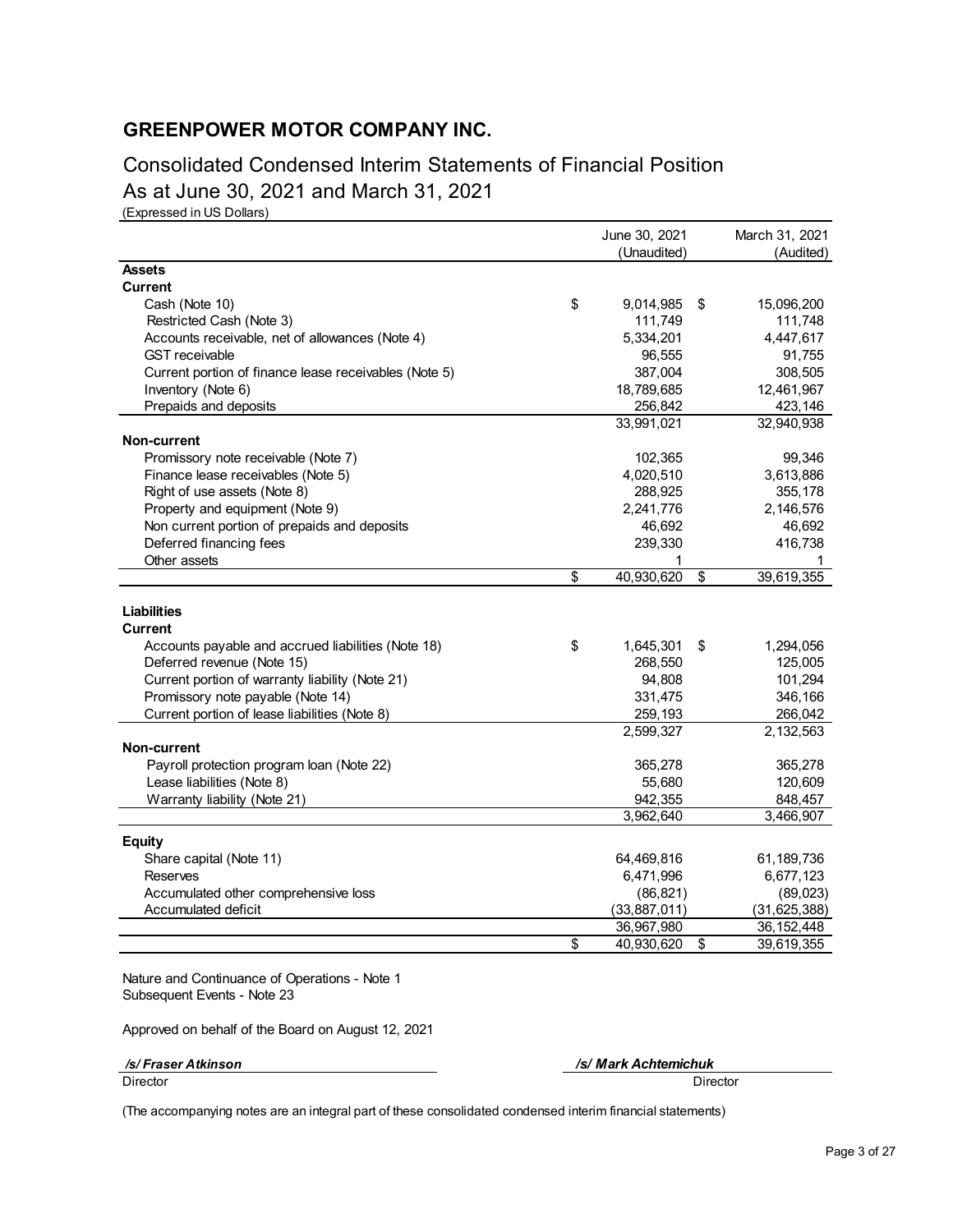Consolidated Condensed Interim Statements of Operations and Comprehensive Loss For the Three Months Ended June 30, 2021 and 2020

(Expressed in US Dollars) (Unaudited)

|                                                                         | <b>June 30,</b>         | June 30,    |
|-------------------------------------------------------------------------|-------------------------|-------------|
|                                                                         | 2021                    | 2020        |
|                                                                         |                         |             |
| Revenue (Note 20)                                                       | \$<br>2,659,002<br>\$   | 2,272,255   |
| Cost of Sales                                                           | 1,808,370               | 1,653,672   |
| <b>Gross Profit</b>                                                     | 850,632                 | 618,583     |
| Sales, general and administrative costs                                 |                         |             |
| Administrative fees (Note 18)                                           | 1,067,612               | 749,292     |
| Depreciation (Notes 8 and 9)                                            | 132,363                 | 114,761     |
| Product development costs                                               | 333,493                 | 221,109     |
| Office expense                                                          | 66,434                  | 50,959      |
| Insurance                                                               | 193,971                 | 108,638     |
| Professional fees (Note 18)                                             | 190,109                 | 96,426      |
| Sales and marketing costs (recovery)                                    | 90,312                  | (9,530)     |
| Share-based payments (Notes 12 and 18)                                  | 743,513                 | 132,032     |
| Transportation costs (Note 18)                                          | 41,367                  | 26,741      |
| Travel, accomodation, meals and entertainment                           | 81,607                  | 36,853      |
| Allowance (recovery) for credit losses (Note 4)                         | (14, 670)               | (33, 552)   |
| Total sales, general and administrative costs                           | 2,926,110               | 1,493,729   |
|                                                                         |                         |             |
| Loss from operations before interest, accretion and foreign exchange    | (2,075,478)             | (875, 146)  |
| Interest and accretion                                                  | (184, 271)              | (555, 317)  |
| Foreign exchange (loss) / gain                                          | (1,874)                 | 1,126       |
|                                                                         |                         |             |
| Loss for the period                                                     | (2,261,623)             | (1,429,337) |
|                                                                         |                         |             |
| Other comprehensive income / (loss)                                     |                         |             |
| Cumulative translation reserve                                          | 2,202                   | 7,970       |
|                                                                         |                         |             |
| Total comprehensive loss for the period                                 | \$<br>(2,259,421)<br>\$ | (1,421,367) |
| Loss per common share, basic and diluted                                | \$<br>(0.11)<br>\$      | (0.09)      |
|                                                                         |                         |             |
| Weighted average number of common shares outstanding, basic and diluted | 21,055,825              | 15,491,460  |

(The accompanying notes are an integral part of these consolidated condensed interim financial statements)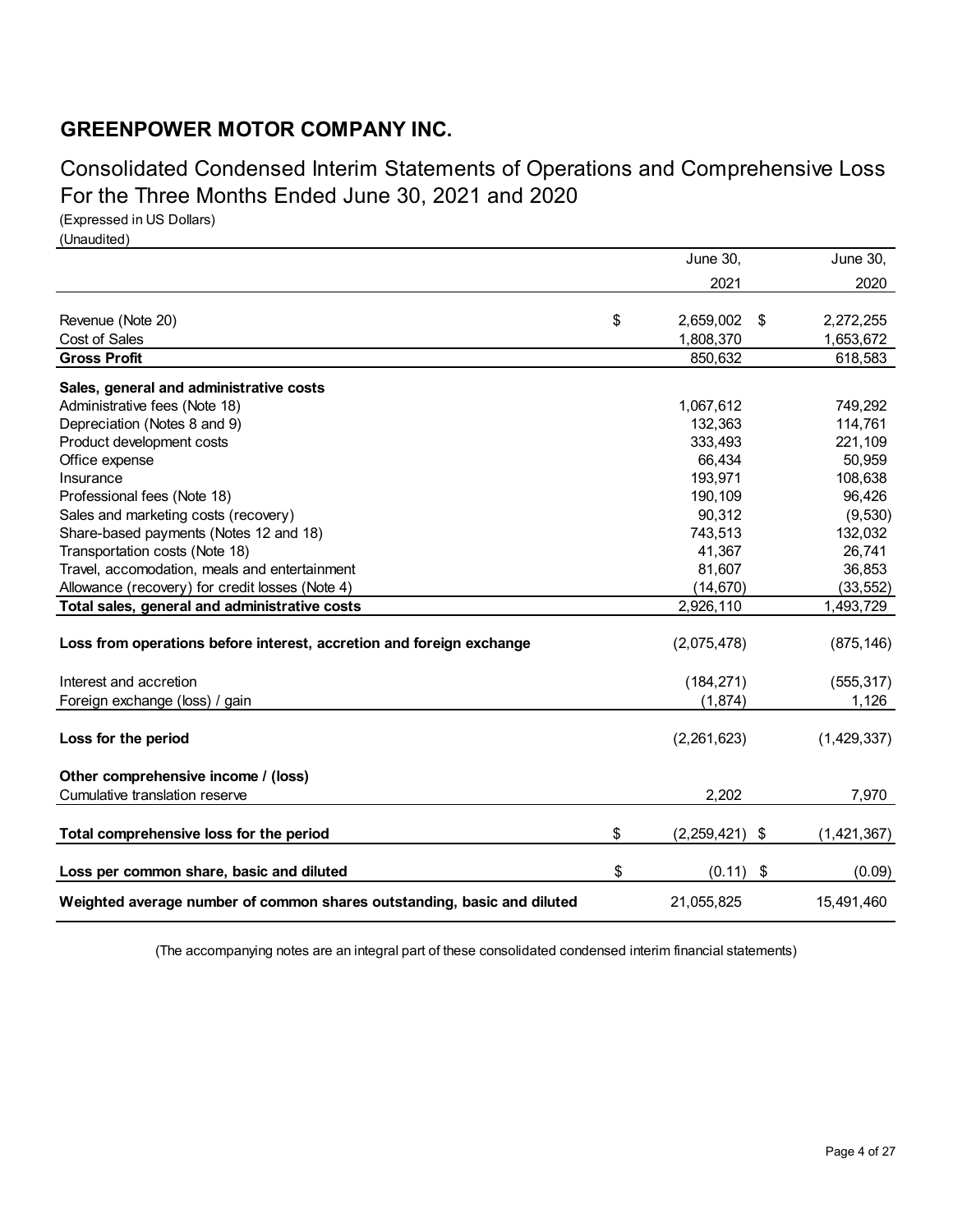# **Consolidated Condensed Interim Statements of Changes in Equity (Deficit)**

**For the Three Months ended June 30, 2021 and 2020**

| (Expressed in US Dollars)                  |                          | <b>Share Capital</b> |               |  | <b>Equity portion</b>    |        |                     | <b>Accumulated other</b> |                          |                              |
|--------------------------------------------|--------------------------|----------------------|---------------|--|--------------------------|--------|---------------------|--------------------------|--------------------------|------------------------------|
| (Unaudited)                                | Number of                |                      |               |  | of convertible           |        |                     | comprehensive            | Accumulated              |                              |
|                                            | <b>Common shares</b>     |                      | Amount        |  | debentures               |        | <b>Reserves</b>     | income (loss)            | <b>Deficit</b>           | <b>Total</b>                 |
| Balance, March 31, 2020                    | 15,486,750 \$            |                      | 16,892,725 \$ |  | 379,506                  | \$     | 5,515,639 \$        | $(110, 192)$ \$          | $(23,852,634)$ \$        | (1, 174, 956)                |
| Share issuance costs                       | $\overline{\phantom{a}}$ |                      | 12,075        |  |                          |        |                     |                          |                          | 12,075                       |
| Shares issued for conversion of debentures | 35,714                   |                      | 62,411        |  | (6,902)                  |        |                     |                          | $\overline{\phantom{a}}$ | 55,509                       |
| Share based payments                       |                          |                      |               |  | $\overline{\phantom{a}}$ |        | 132,032             |                          | $\sim$                   | 132,032                      |
| Cumulative translation reserve             |                          |                      |               |  |                          |        |                     | 7,970                    |                          | 7,970                        |
| Net loss for the period                    |                          |                      |               |  |                          |        |                     |                          | (1,429,337)              | (1,429,337)                  |
| Balance, June 30, 2020                     | 15,522,464               | -\$                  | 16,967,211 \$ |  | 372,604                  | \$     | 5,647,671 \$        | $(102, 222)$ \$          | $(25, 281, 971)$ \$      | (2,396,707)                  |
| Balance, March 31, 2021                    | 20,892,560 \$            |                      | 61,189,736 \$ |  |                          | $-$ \$ | 6,677,123 \$        | $(89,023)$ \$            | $(31,625,388)$ \$        | 36,152,448                   |
| Share issuance costs                       |                          |                      | (30,097)      |  |                          |        |                     |                          |                          | (30,097)                     |
| Shares issued for exercise of warrants     | 628,571                  |                      | 3,310,177     |  |                          |        | (948, 640)          |                          | $\blacksquare$           | 2,361,537                    |
| Share based payments                       |                          |                      |               |  |                          |        | 743,513             |                          | $\overline{\phantom{a}}$ | 743,513                      |
| Cumulative translation reserve             |                          |                      |               |  |                          |        |                     | 2,202                    |                          | 2,202                        |
| Net loss for the period                    |                          |                      |               |  |                          |        |                     |                          | (2,261,623)              | (2,261,623)                  |
| Balance, June 30, 2021                     | 21,521,131 \$            |                      | 64,469,816 \$ |  |                          |        | $-$ \$ 6,471,996 \$ | $(86, 821)$ \$           |                          | $(33,887,011)$ \$ 36,967,980 |

(The accompanying notes are an integral part of these consolidated condensed interim financial statements)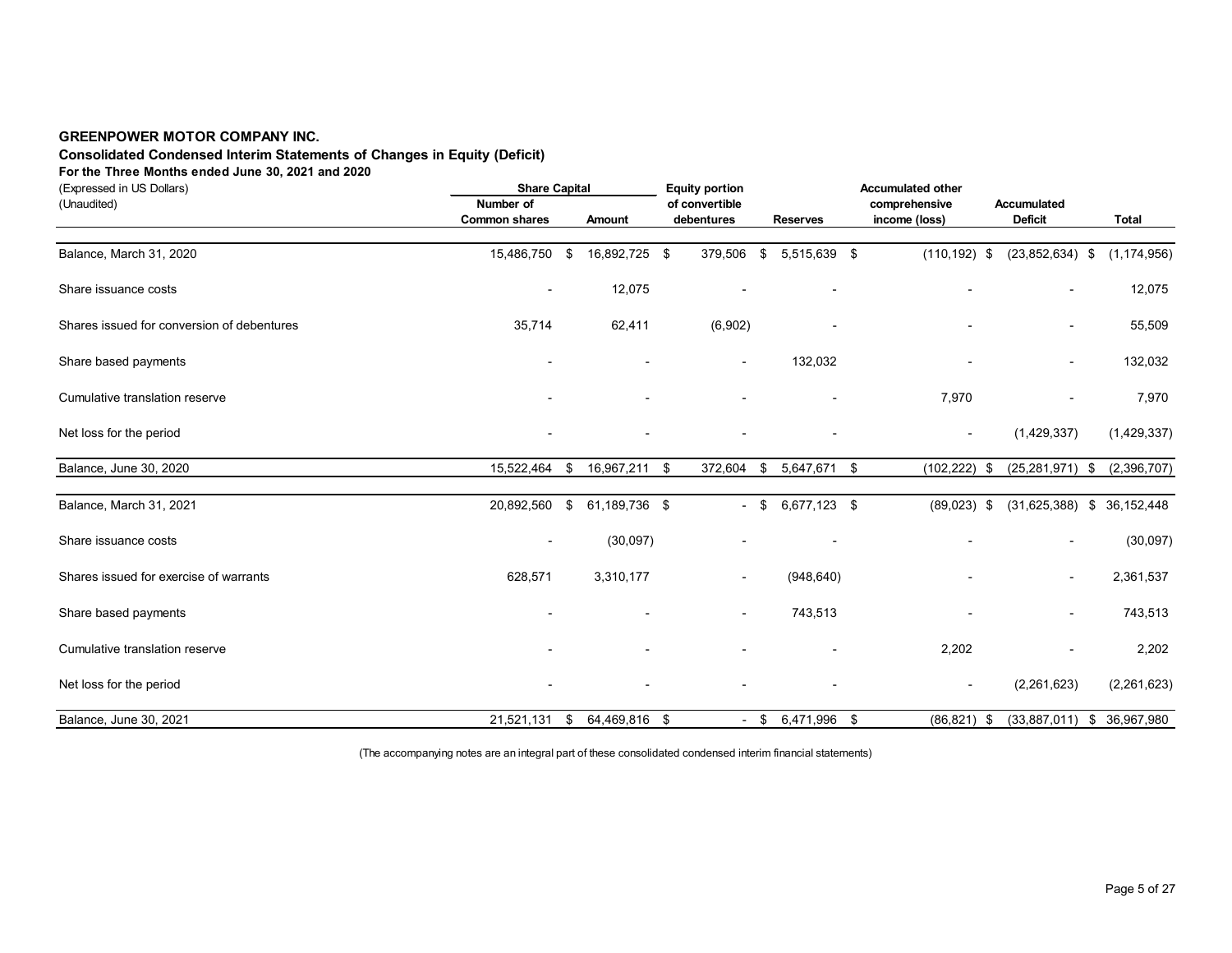# Consolidated Condesnsed Interim Statements of Cash Flows For the Three Months Ended June 30, 2021 and 2020

(Expressed in US Dollars)

|                                                                                      | June 30                | June 30     |
|--------------------------------------------------------------------------------------|------------------------|-------------|
|                                                                                      | 2021                   | 2020        |
|                                                                                      |                        |             |
| Cash flows from (used in) operating activities                                       |                        |             |
| Loss for the period                                                                  | \$<br>$(2,261,623)$ \$ | (1,429,337) |
| Items not affecting cash                                                             |                        |             |
| Allowance (recovery) for credit losses                                               | (14, 670)              | (33, 552)   |
| Depreciation                                                                         | 132,363                | 114,761     |
| Share-based payments                                                                 | 743,513                | 132,032     |
| Accretion and accrued interest                                                       | 6,482                  | 237,988     |
| Amortization of deferred financing fees                                              | 177,408                | 150,507     |
| Foreign exchange loss / (gain)                                                       | 1,874                  | (1, 126)    |
| Cash flow used in operating activities before changes in non-cash items              | (1, 214, 653)          | (828, 727)  |
| Changes in non-cash items:                                                           |                        |             |
| Accounts receivable                                                                  | (1,047,083)            | (1,356,738) |
| <b>GST</b> receivable                                                                | (4,800)                | (6, 458)    |
| Inventory                                                                            | (6,693,049)            | (273, 868)  |
| Prepaids and deposits                                                                | 166,304                | (144)       |
| Promissory note receivable                                                           | (3,019)                | (25, 398)   |
| Finance lease receivables                                                            | 976                    | 10,487      |
| Accounts payable and accrued liabilities                                             | 351,245                | 694,101     |
| Deferred revenue                                                                     | 143,545                | (158, 318)  |
| Warranty liability                                                                   | 87,412                 | 47,730      |
|                                                                                      | (8,213,122)            | (1,897,333) |
|                                                                                      |                        |             |
| Cash flows from (used in) investing activities<br>Purchase of property and equipment | (40,442)               | (21, 953)   |
|                                                                                      | (40, 442)              | (21, 953)   |
|                                                                                      |                        |             |
| Cash flows from (used in) financing activities                                       |                        |             |
| Paycheck protection program proceeds                                                 |                        | 361,900     |
| Repayment of loans payable to related parties                                        |                        | (112, 635)  |
| Loans from related parties                                                           |                        | 137,074     |
| Proceeds from (repayment of) line of credit                                          |                        | 1,542,350   |
| Principal payments on promissory note                                                | (14, 691)              | (14, 401)   |
| Principal payments on lease liabilities                                              | (71, 778)              | (65, 746)   |
| Private placement and equity offering costs                                          | (30,097)               | 12,075      |
| Proceeds from exercise of warrants                                                   | 2,361,537              |             |
|                                                                                      | 2,244,971              | 1,860,617   |
| Foreign exchange on cash                                                             | (72, 621)              | (82, 478)   |
| Net increase (decrease) in cash and restricted cash                                  | (6,081,214)            | (141, 147)  |
| Cash and restricted cash, beginning of period                                        | 15,207,948             | 451,605     |
| Cash and restricted cash, end of period                                              | \$<br>9,126,734<br>\$  | 310,458     |

(The accompanying notes are an integral part of these consolidated condensed interim financial statements)

# **Supplemental Cash Flow Disclosure:**

|               | For the Period Ended     |    |                          |  |  |
|---------------|--------------------------|----|--------------------------|--|--|
|               | June 30, 2021            |    | June 30, 2020            |  |  |
| Interest paid | 1.699                    |    | 278.894                  |  |  |
| Taxes paid    | $\overline{\phantom{a}}$ | эΩ | $\overline{\phantom{0}}$ |  |  |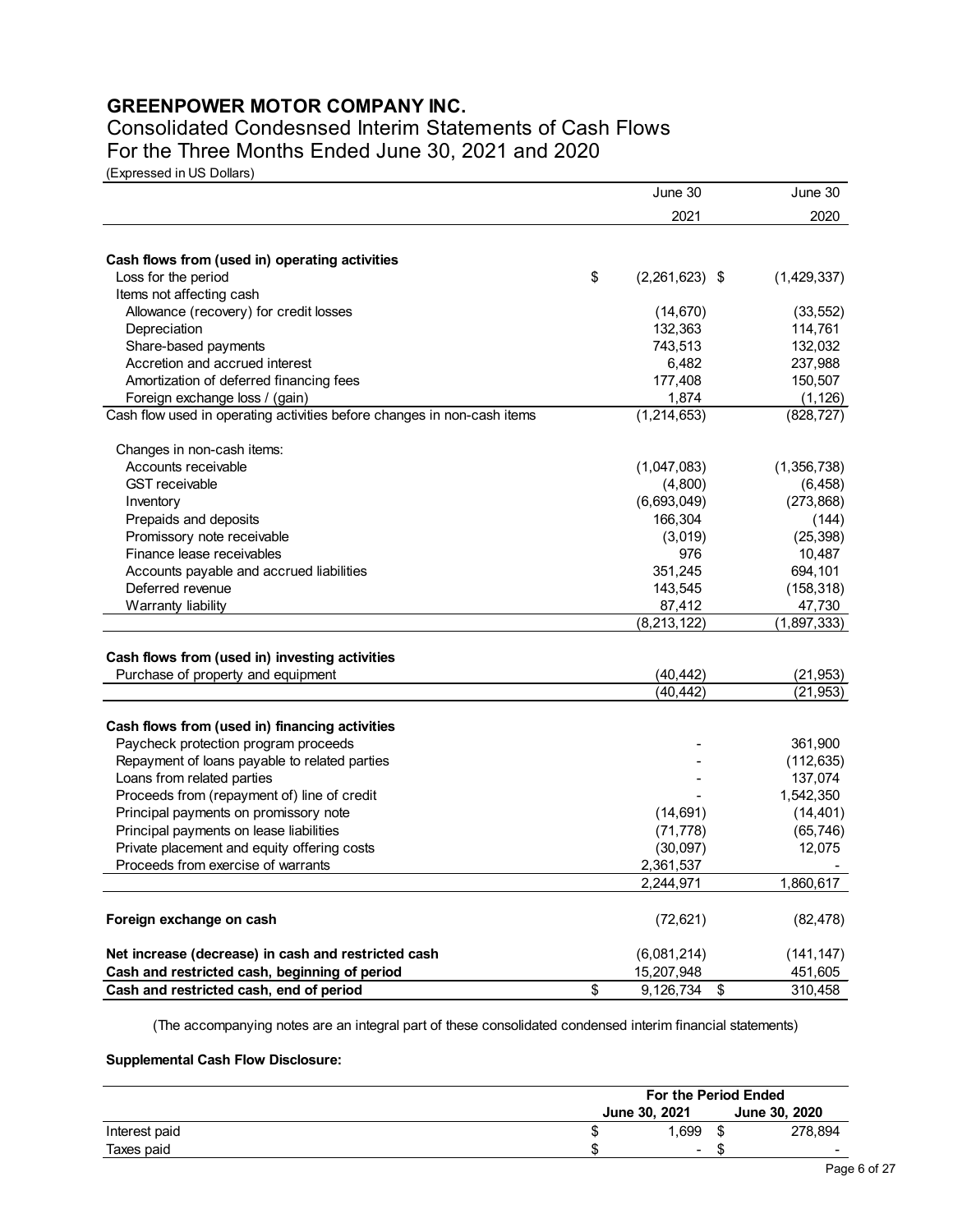## **1. Nature and Continuance of Operations**

GreenPower Motor Company Inc. ("GreenPower" or the "Company") was incorporated in the Province of British Columbia on September 18, 2007. The Company is in the business of manufacturing and distributing all-electric transit, school and charter buses.

The corporate office is located at Suite 240 - 209 Carrall St., Vancouver, Canada.

These consolidated condensed interim financial statements have been prepared in accordance with International Financial Reporting Standards on the basis that the Company is a going concern, meaning that the Company will continue in operation for the foreseeable future and will be able to realize assets and discharge liabilities in the normal course of operations.

During the second quarter of fiscal 2021 the Company completed an initial public offering on the Nasdaq stock exchange and concurrent private placement for gross proceeds of US\$37.7 million less underwriting discounts and offering costs. As at June 30, 2021, the Company had a cash and restricted cash balance of \$9,126,734, working capital of \$31,391,694, accumulated deficit of (\$33,887,011), and shareholder's equity of \$36,967,980.

As at June 30, 2021, the Company had approximately \$31 million in working capital and therefore has sufficient resources to sustain operations for the next 12 months, although the Company will need additional funding to achieve its long-term business objectives. These consolidated condensed interim financial statements do not include any adjustments related to the recoverability and classification of recorded asset amounts and classification of liabilities that might be necessary should the Company be unable to continue in existence. The continuation of the Company as a going concern is dependent on future cash flows from operations including the successful sale and manufacture of electric buses to achieve a profitable level of operations and obtaining necessary financing to fund ongoing operations. To this end, the Company has a history of delivering all-electric buses to customers, has a backlog of orders for delivery, and has a line of credit with a credit limit of up to \$8 million to meet funding requirements.

The Company faces risks from the COVID-19 global pandemic which has had, and may continue to have, a material adverse impact on our business and financial condition. While we have recently seen a gradual re-opening of the economy, and a resumption of travel and sales activity, this activity is not at the level it was prior to the pandemic and the future impact of the COVID-19 global pandemic is inherently uncertain, and may negatively impact the financial ability of our customers to purchase vehicles from us, of our suppliers' ability to deliver products used in the manufacture of our all-electric vehicles, in our employees' ability to manufacture our vehicles and to carry out their other duties in order to sustain our business, and in our ability to collect certain receivables owing to us, among other factors. These factors may continue to have a negative impact on our financial results, operations, outlook, goals, growth prospects, cash flows, liquidity and share price, and the potential timing, severity, and ultimate duration of any potential negative impacts is uncertain.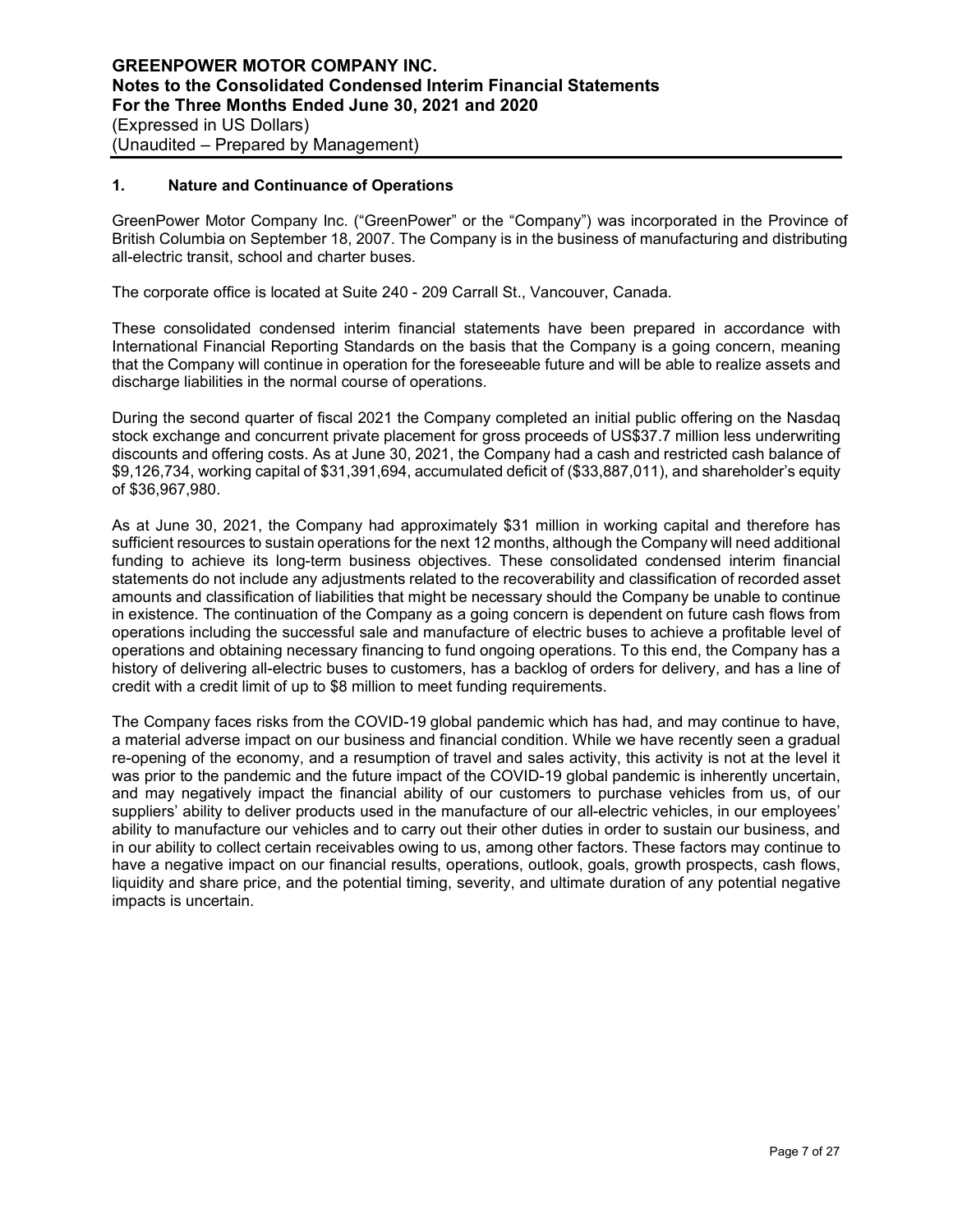## **2. Significant Accounting Policies**

#### *(a) Basis of presentation*

## Statement of Compliance with IFRS

The Consolidated Condensed Interim Financial Statements of the Company are prepared in accordance with International Financial Reporting Standards ("IFRS") applicable to interim financial information, as outlined in International Accounting Standard ("IAS") 34, Interim Financial Reporting, and using the accounting policies consistent with those in the audited consolidated financial statements as at and for the year ended March 31, 2021.

On August 28, 2020 the Company completed a consolidation of its common shares on the basis of seven pre-consolidation shares for one post-consolidation common share. On the same date, the Company's post-consolidation common shares began trading on the Nasdaq stock exchange and ceased trading on the OTCQB exchange in the US, and the post-consolidation shares continued trading on the TSX Venture exchange in Canada. All references to share and per share amounts in these consolidated condensed interim financial statements have been retroactively restated to give effect to this share consolidation unless otherwise stated.

#### *(b) Basis of consolidation*

These consolidated condensed interim financial statements include the accounts of the Company and all of its wholly-owned subsidiaries:

| Name of                                    | Country of           | Ownership | Ownership | Principal                                   |
|--------------------------------------------|----------------------|-----------|-----------|---------------------------------------------|
| Subsidiary                                 | Incorporation        | 30-Jun-21 | 31-Mar-21 | <b>Activity</b>                             |
| GP GreenPower Industries Inc.              | Canada               | 100%      | 100%      | Holding company                             |
| GreenPower Motor Company, Inc.             | <b>United States</b> | 100%      | 100%      | Electric bus manufacturing and distribution |
| 0939181 BC Ltd.                            | Canada               | 100%      | 100%      | Electric bus sales and leasing              |
| San Joaquin Valley Equipment Leasing, Inc. | <b>United States</b> | 100%      | 100%      | Electric bus leasing                        |
| 0999314 BC Ltd.                            | Canada               | 100%      | 100%      | Inactive                                    |
| Electric Vehicle Logistics Inc.            | <b>United States</b> | 100%      | 100%      | Vehicle Transportation                      |

All intercompany balances, transactions, revenues and expenses are eliminated upon consolidation. Certain information and note disclosures which are considered material to the understanding of the Company's consolidated condensed interim financial statements are provided below.

Subsidiaries are consolidated from the date of acquisition, being the date on which the Company obtains control, and continue to be consolidated until the date when such control ceases. Control exists when the Company has the power, directly or indirectly, to govern the financial and operating policies of an entity so as to obtain benefits from its activities. The financial statements of the subsidiaries are prepared for the same reporting period as the parent company, using consistent accounting policies.

#### *(c) Financial instruments*

## *Classification*

IFRS 9 requires a company to classify its financial instruments based on the way they are measured, into one of three categories: Amortized Cost, FVTPL, and FVOCI. In determining the appropriate category for financial assets, a company must consider whether it intends to hold the financial assets and collect the contractual cash flows or to collect the cash flows and sell financial assets (the "business model test") and whether the contractual cash flows of an asset are solely payments of principal and interest (the "SPPI test").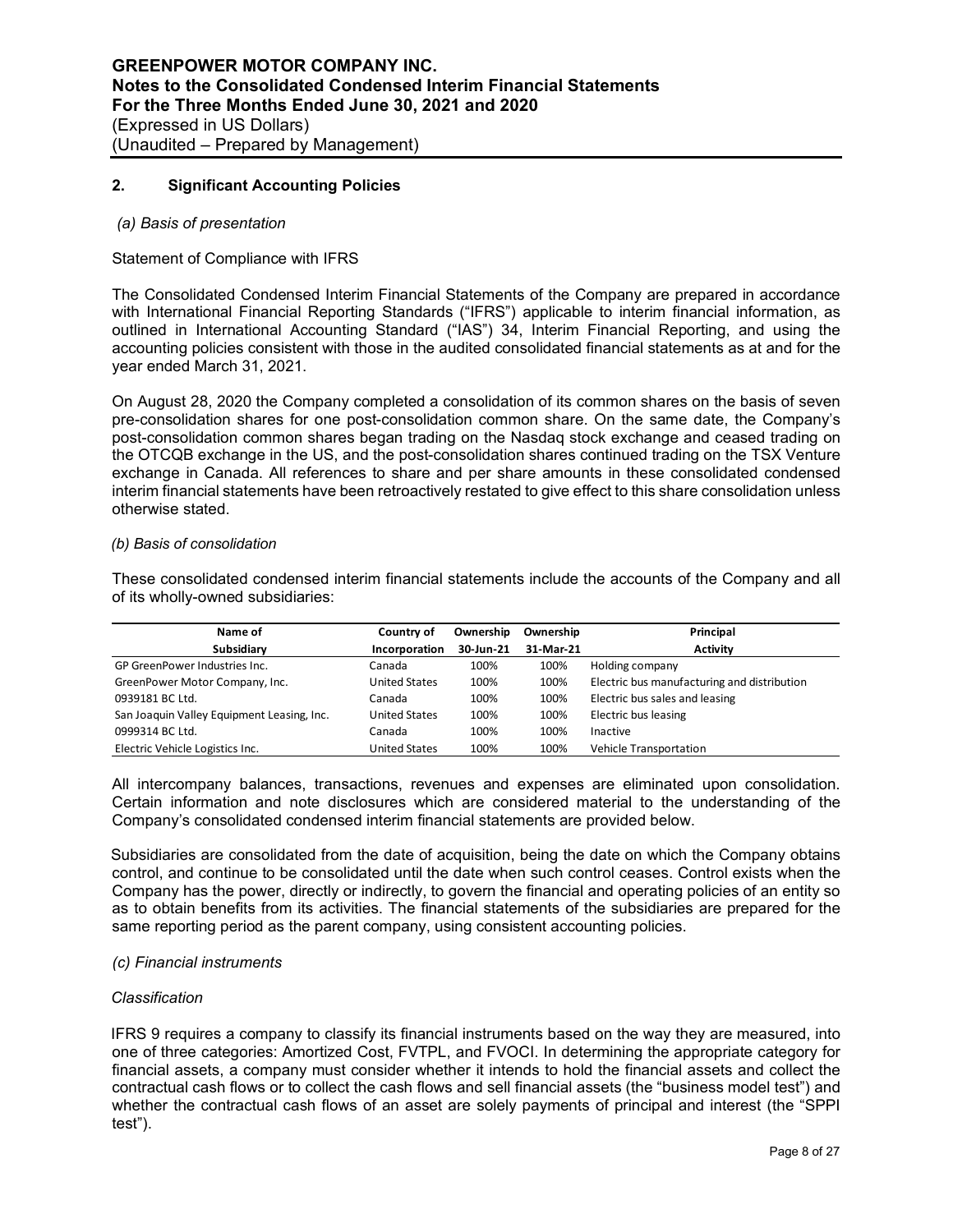## *(c) Financial instruments (continued)*

#### *Measurement*

All of the Company's financial instruments, initially recognized at fair value, are subsequently measured at amortized cost using the effective interest rate method. Transaction costs are included in the initial fair value measurement of the financial instruments.

## *Impairment*

The Company assesses on a forward-looking basis the expected credit loss associated with financial assets measured at amortized cost. The impairment methodology applied depends on whether there has been a significant increase in credit risk. For trade receivables, the Company applies the simplified approach permitted by IFRS 9, which requires expected lifetime losses to be recognized from initial recognition of the receivables, which is recorded as an allowance for credit losses. Losses are recognized in profit or loss and reflected in an allowance account against receivables. When a subsequent event causes the amount of impairment loss to decrease, the decrease in impairment loss is reversed through profit or loss. During the three months ended June 30, 2021, the company recognized an allowance / (recovery) for credit losses of (\$14,670) (2020 – (\$33,552)) (Note 4).

For financial assets that are measured at amortized cost, the Company will, at a minimum, recognize 12 month expected losses in profit or loss, calculated as the difference between its carrying amount and the present value of the estimated future cash flows discounted at the asset's original effective interest rate.

#### *(d) Cash and cash equivalents*

Cash and cash equivalents usually consist of highly liquid investments which are readily convertible into cash with maturity of three months or less and are subject to an insignificant risk of change in value. As at June 30, 2021, and March 31, 2021 the Company had no cash equivalents.

#### *(e) Revenue recognition*

The Company recognizes revenue from contracts with customers when a customer obtains control of the goods or services, and the Company satisfies its performance obligation to customers in exchange for consideration the Company expects to receive, net of discounts and taxes. Revenue is allocated to each performance obligation.

Most of the Company's contracts have a single performance obligation as the promise to transfer the individual goods. Revenues from the sale of products are recognized when the goods are shipped or accepted by the customer, depending on the delivery conditions, and title and risk have passed to the customer. Revenues from services such as supporting and training relating to the sale of products are recognized as the services are performed.

The Company would recognize an asset for the incremental costs of obtaining a contract with a customer if it expects the costs to be recoverable and has determined that such costs meet the requirements to be capitalized. Capitalized contract acquisition costs are amortized consistent with the pattern of transfer to the customer for the goods and services to which the asset relates. The Company does not capitalize incremental costs of obtaining contracts if the amortization period is one year or less.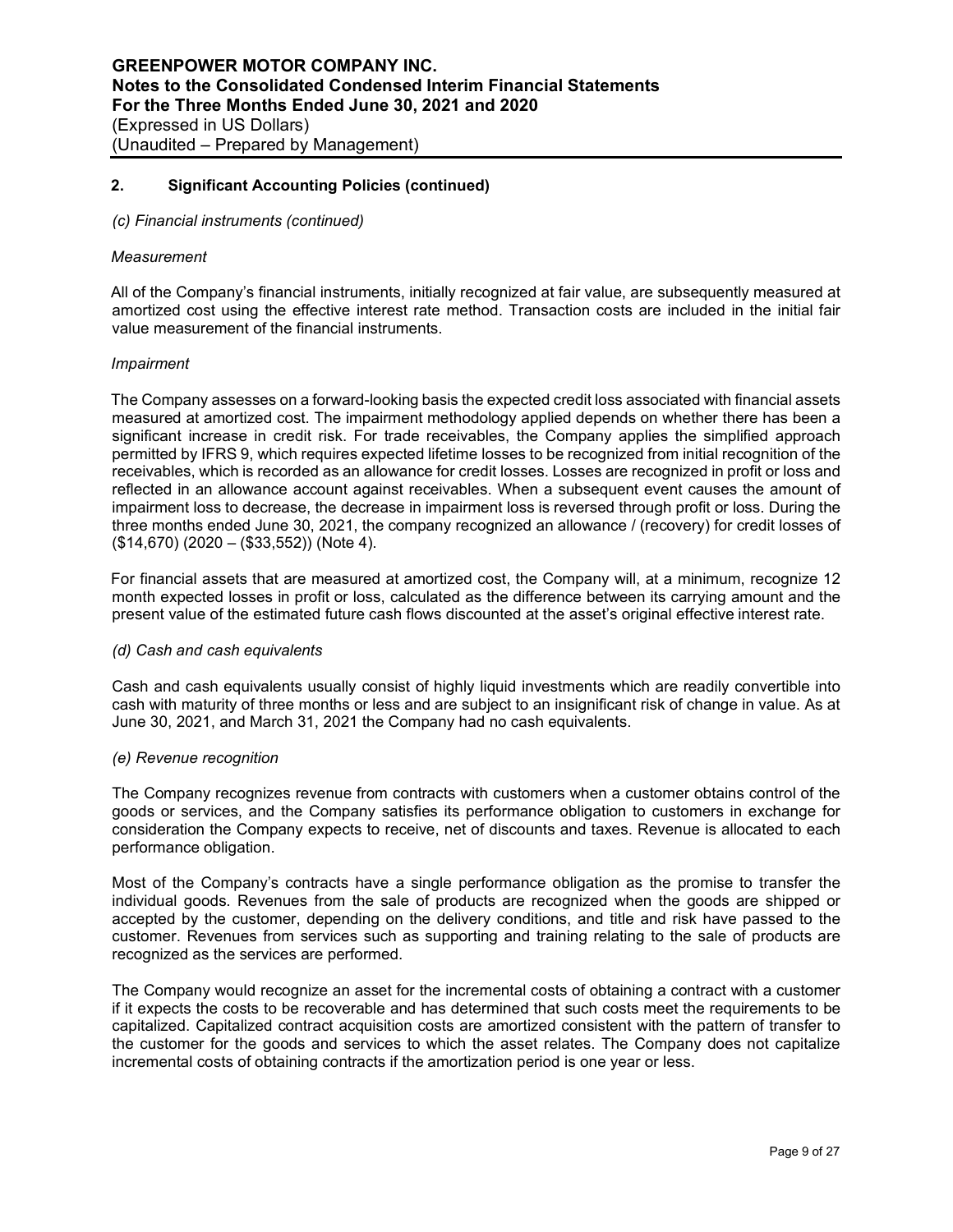## *(f) Impairment of long-lived assets*

At the end of each reporting period, the Company's assets are reviewed to determine whether there is any indication that those assets may be impaired. If such indication exists, the recoverable amount of the asset is estimated in order to determine the extent of the impairment, if any. The recoverable amount is the higher of fair value less costs to sell and value in use. Fair value is determined as the amount that would be obtained from the sale of the asset in an arm's length transaction between knowledgeable and willing parties. In assessing value in use, the estimated future cash flows are discounted to their present value using a pre-tax discount rate that reflects current market assessments of the time value of money and the risks specific to the asset. If the recoverable amount of an asset is estimated to be less than its carrying amount, the carrying amount of the asset is reduced to its recoverable amount and the impairment loss is recognized in the Consolidated Statements of Operations for the period. For an asset that does not generate largely independent cash inflows, the recoverable amount is determined for the cash generating unit to which the asset belongs.

Where an impairment loss subsequently reverses, the carrying amount of the asset (or cash-generating unit) is increased to the revised estimate of its recoverable amount, but to an amount that does not exceed the carrying amount that would have been determined had no impairment loss been recognized for the asset (or cash-generating unit) in prior years. A reversal of an impairment loss is recognized immediately in the Consolidated Statements of Operations.

## *(g) Foreign currency translation*

The consolidated entities and their respective functional currencies are as follows:

| <b>Entity</b>                                                              | <b>Functional Currency</b> |
|----------------------------------------------------------------------------|----------------------------|
| GreenPower Motor Company Inc. (parent)                                     | Canadian Dollar            |
| GP GreenPower Industries Inc.                                              | Canadian Dollar            |
| GreenPower Motor Company, Inc.                                             | U.S. Dollar                |
| 0939181 BC Ltd.                                                            | Canadian Dollar            |
| San Joaquin Valley Equipment Leasing, Inc. (formerly Utah Manganese, Inc.) | U.S. Dollar                |
| 0999314 B.C. Ltd.                                                          | Canadian Dollar            |
| Electric Vehicle Logistics Inc.                                            | U.S. Dollar                |

Translation to functional currency

Foreign currency transactions are translated into U.S. dollars using exchange rates in effect at the date of the transaction. Monetary assets and liabilities denominated in foreign currencies are translated into the functional currency using the exchange rate in effect at the measurement date. Non-monetary assets and liabilities denominated in foreign currencies are translated into the functional currency using the historical exchange rate or the exchange rate in effect at the measurement date for items recognized at FVTPL. Gains and losses arising from foreign exchange are included in the Consolidated Statements of Operations.

#### Translation to presentation currency

The results and financial position of those entities with a functional currency different from the presentation currency are translated into the presentation currency as follows:

- assets and liabilities are translated at the closing rate at the date of the Statements of Financial Position;
- income and expenses are translated at average exchange rates; and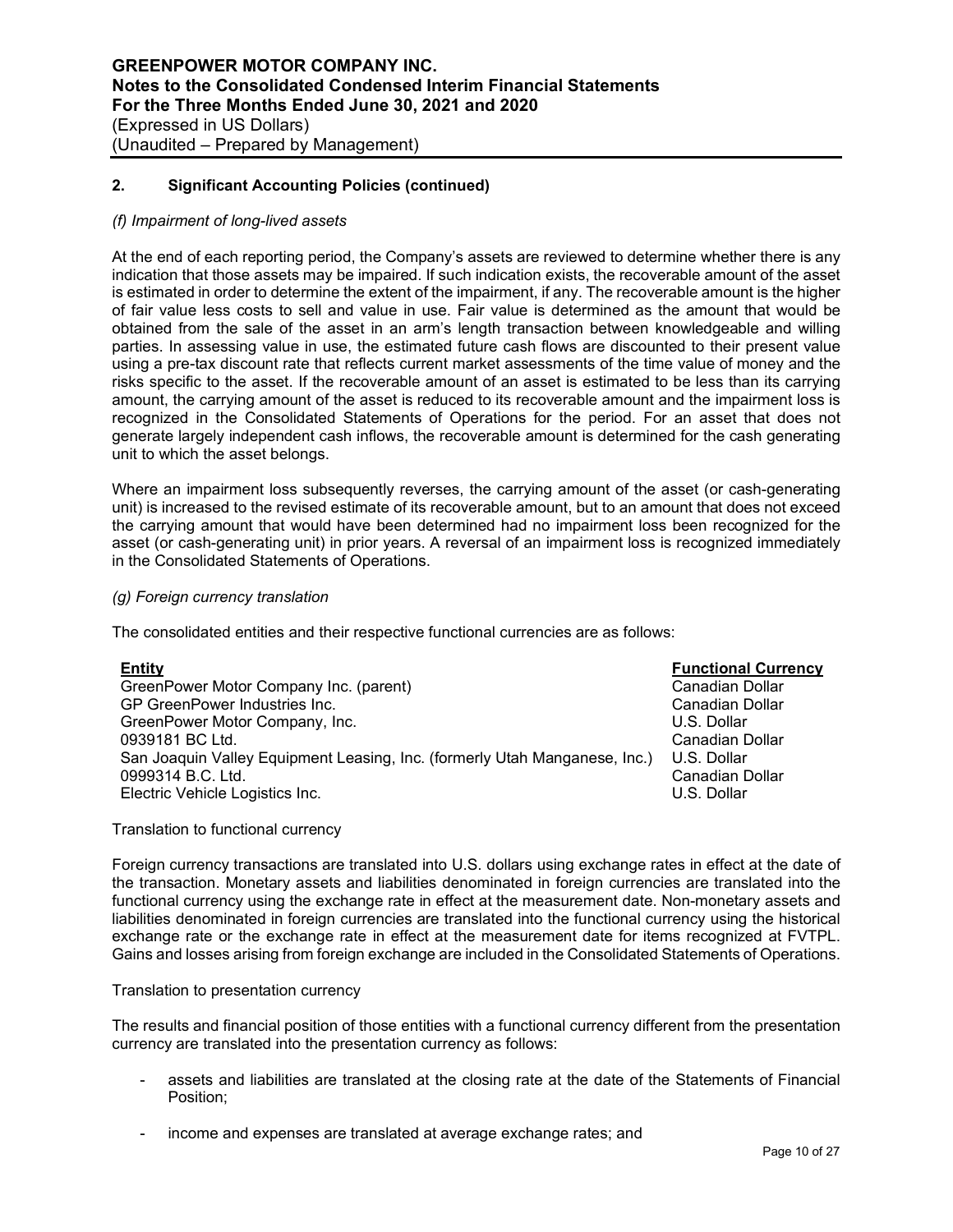#### *(g) Foreign currency translation (continued)*

all resulting exchange differences are recognized in accumulated other comprehensive income/loss.

## *(h) Inventory*

Inventory is recorded at the lower of cost and net realizable value with cost determined on a specific item basis. The Company's inventory consists of electric buses in process, production supplies, and finished goods. In determining net realizable value for new buses, the Company primarily considers the age of the vehicles along with the timing of annual and model changeovers. For used buses, the Company considers recent market data and trends such as loss histories along with the current age of the inventory.

## *(i) Property, plant, and equipment*

Property, plant and equipment ("PPE") are carried at cost, less accumulated depreciation and accumulated impairment losses. The cost of an item of PPE consists of the purchase price, any costs directly attributable to bringing the asset to the location and condition necessary for its intended use and an initial estimate of the costs of dismantling and removing the item and restoring the site on which it is located. Depreciation is provided at rates calculated to write off the cost of PPE, less their estimated residual value, using the following rates/estimated lives and methods:

| Leasehold improvements | Over term of lease, straight line method |
|------------------------|------------------------------------------|
| Computers              | 3 years, straight line method            |
| EV equipment           | 3 years, straight line method            |
| Furniture              | 7 years, straight line method            |
| Automobile             | 5-10 years, straight line method         |
| Leased asset           | 12 years, straight line method           |
| <b>Buses</b>           | 12 years, straight line method           |

An item of PPE is derecognized upon disposal or when no future economic benefits are expected to arise from the continued use of the asset. Any gain or loss arising on disposal of the asset, determined as the difference between the net disposal proceeds and the carrying amount of the asset, is recognized in profit or loss in the Consolidated Statements of Operations. Where an item of PPE comprises major components with different useful lives, the components are accounted for as separate items of PPE. Expenditures incurred to replace a component of an item of PPE is accounted for separately, including major inspection and overhaul expenditures are capitalized.

#### *(j) Loss per share*

The Company presents basic and diluted loss per share data for its common shares, calculated by dividing the loss attributable to common shareholders of the Company by the weighted average number of common shares outstanding during the period. Diluted loss per share does not adjust the loss attributable to common shareholders or the weighted average number of common shares outstanding when the effect is antidilutive.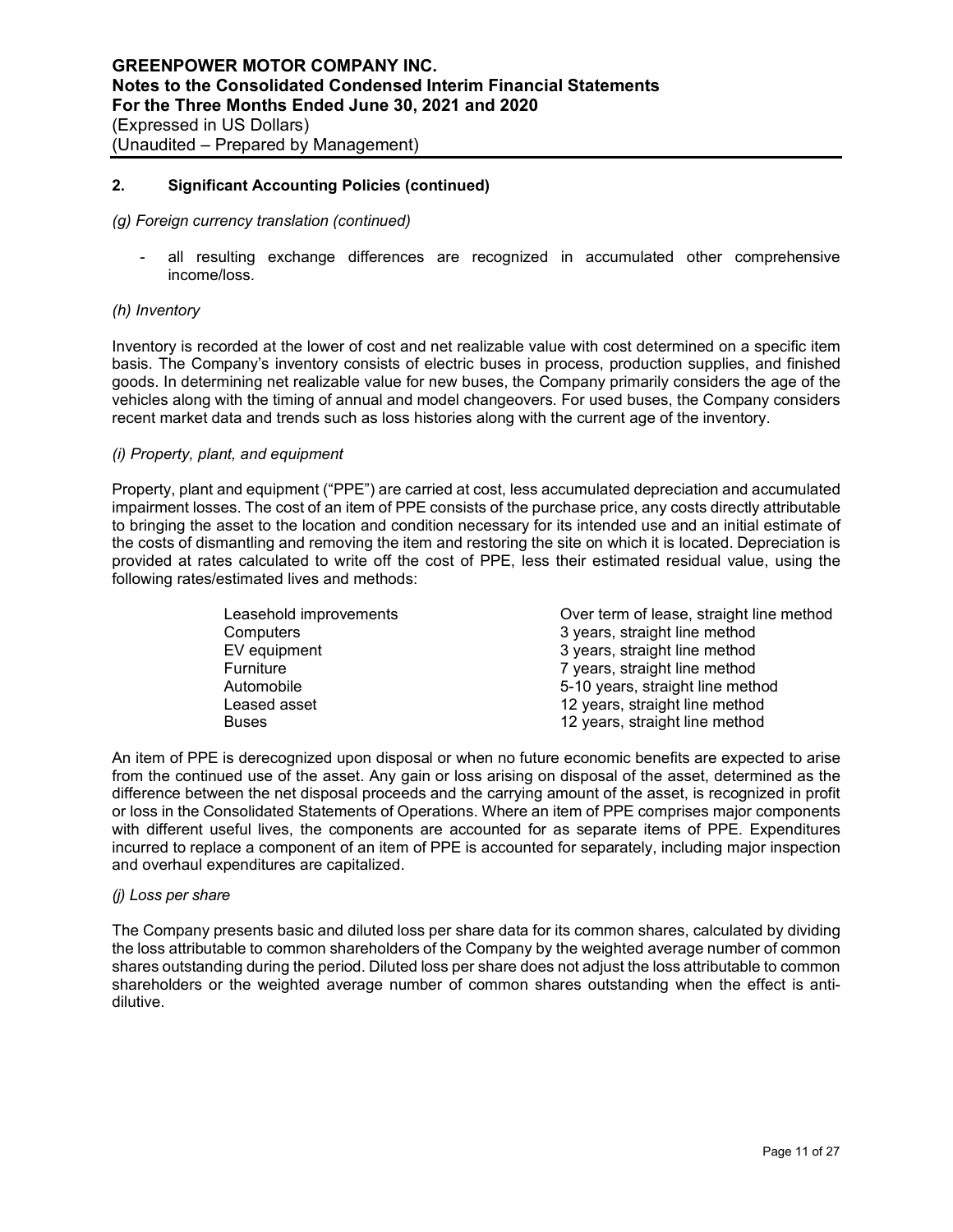## *(k) Share capital*

Common shares are classified as equity. Finders fees and other related share issue costs, such as legal, regulatory, and printing, on the issue of the Company's shares are charged directly to share capital, net of any tax effects. During the three months ended June 30, 2021, and June 30, 2020 the Company recorded \$30,097, and (\$12,075) respectively, in share issuance costs on its Consolidated Condensed Interim Statements of Changes in Equity in regards to the issuance of shares (Note 11).

## *(l) Income taxes*

Income tax expense comprises current and deferred tax. Current and deferred tax are recognized in net income/loss except to the extent that it relates to a business combination or items recognized directly in equity or in other comprehensive loss/income.

Current income taxes are recognized for the estimated income taxes payable or receivable on taxable income or loss for the current period and any adjustment to income taxes payable in respect to previous years. Current income taxes are determined using tax rates and tax laws that have been enacted or substantively enacted by the year end date.

Deferred tax assets and liabilities are recognized where the carrying amount of an asset or liability differs from its tax base, except for taxable temporary differences arising on the initial recognition of goodwill and temporary differences arising on the initial recognition of an asset or liability in a transaction which is not a business combination and at the time of the transaction affects neither accounting nor taxable profit or loss.

Recognition of deferred tax assets for unused tax losses, tax credits, and deductible temporary differences is restricted to those instances where it is probable that future taxable profit will be available against which the deferred tax asset can be utilized. At the end of each reporting period the Company reassesses deferred tax assets. The Company will recognize a previously unrecognized deferred tax asset to the extent that it has become probable that future taxable profit will allow the deferred tax asset to be recovered.

#### *(m) Critical accounting estimates and judgments*

The preparation of these consolidated condensed interim financial statements requires management to make certain estimates, judgments and assumptions that affect the reported amounts of assets and liabilities at the date of the financial statements and reported amounts of expenses during the reporting period. Actual outcomes could differ from these estimates. These consolidated condensed interim financial statements include estimates which, by their nature, are uncertain. The impacts of such estimates are pervasive throughout the consolidated condensed interim financial statements and may require accounting adjustments based on future occurrences. Revisions to critical accounting estimates are recognized in the period in which the estimate is revised and future periods if the revision affects both current and future periods. These estimates are based on historical experience, current and future economic conditions and other factors, including expectations of future events that are believed to be reasonable under the circumstances.

#### *Critical accounting estimates*

Significant assumptions about the future and other sources of estimation uncertainty that management has made at the end of the reporting period, that could result in a material adjustment to the carrying amounts of assets and liabilities, in the event that actual results differ from assumptions made, relate to, but are not limited to, the inputs used in the Black-Scholes option pricing model to measure stock-based compensation and warrants, determination of the useful life of equipment, net realizable value of inventory, provision for warranty expense, and the \$nil provision for income taxes.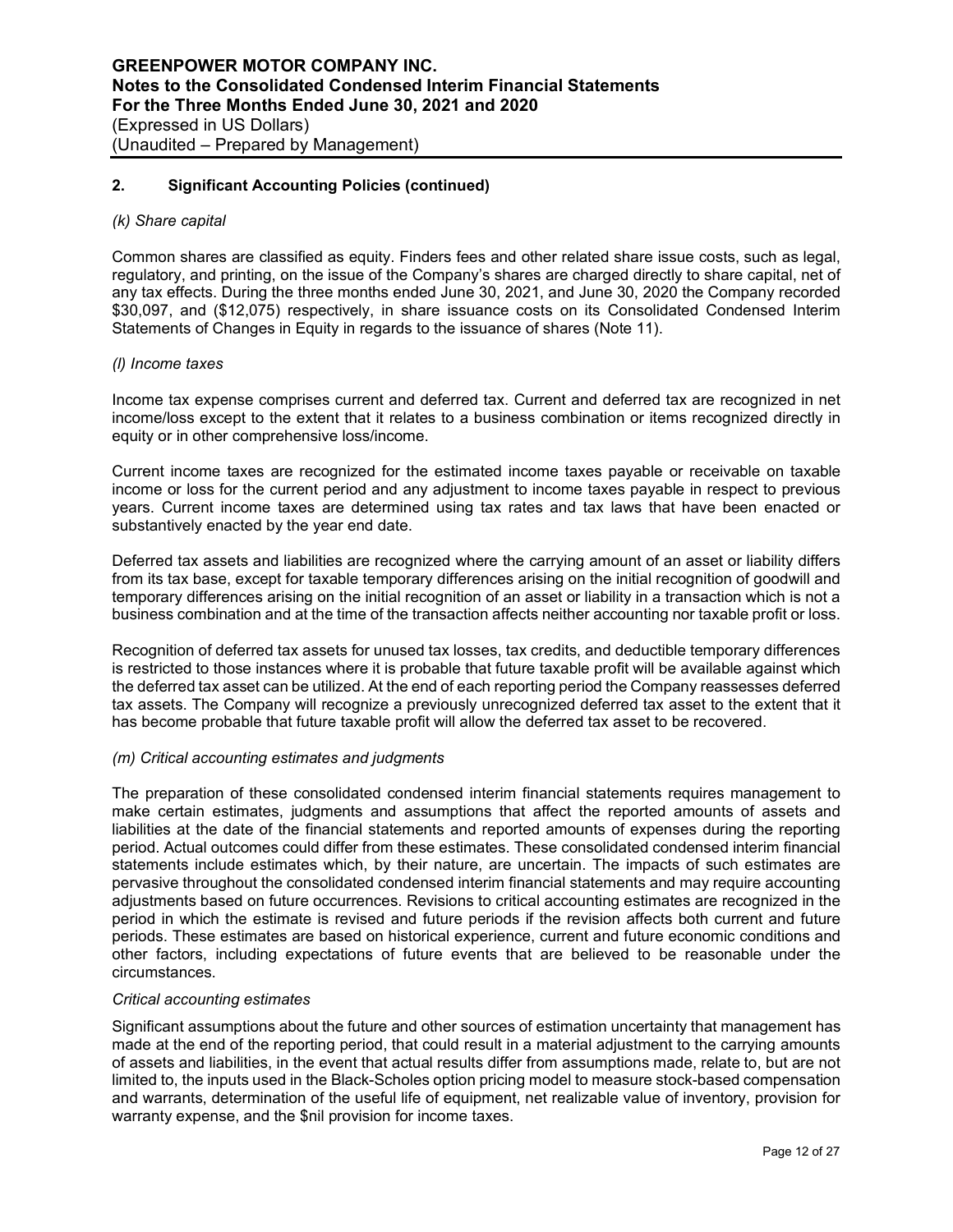## *(m) Critical accounting estimates and judgments (continued)*

#### *Critical accounting judgments*

- i. the determination of the discount rate to use to discount the promissory note receivable, finance lease receivable and lease liabilities;
- ii. the determination of the functional currency of each entity within the consolidated Company;
- iii. the Company's ability to continue as a going concern.
- iv. The classification of leases as either financial leases or operating leases; and
- v. The identification of performance obligations in revenue contracts and the determination of when they are satisfied.

## *(n) Share-based payment transactions*

The Company grants share-based awards to certain officers, employees, directors and other eligible persons. The fair value of the equity-settled awards is determined at the date of the grant. In calculating fair value, no account is taken of any vesting conditions, other than conditions linked to the price of the shares of the Company. Each tranche in an award is considered a separate award with its own vesting period and grant date fair value. The fair value is determined by using the Black-Scholes option pricing model. At each financial reporting date, the cumulative expense representing the extent to which the vesting period has expired and management's best estimate of the awards that are ultimately expected to vest is computed. The movement in cumulative expense is recognized in the Consolidated Statements of Operations with a corresponding entry against the related equity settled share-based payments reserve account over the vesting period. No expense is recognized for awards that do not ultimately vest. If the awards expire unexercised, the related amount remains in share-option reserve.

Where equity instruments are granted to non-employees, they are recorded at the fair value of the goods or services received in the Consolidated Statements of Operations, unless they are related to the issuance of shares. Amounts related to the issuance of shares are recorded as a reduction of share capital. When the value of goods or services received in exchange for the share-based payment cannot be reliably estimated, the fair value is measured by use of a valuation model. The fair value of stock options granted to non-employees is re-measured at the earlier of each financial reporting or vesting date, and any adjustment is charged or credited to operations upon re-measurement.

#### *(o) Valuation of equity units issued in private placements*

The Company has adopted a residual value method with respect to the measurement of shares and warrants issued as private placement units. The residual value method first allocates value to the more easily measurable component based on fair value and then the residual value, if any, to the less easily measurable component. The fair value of the common shares issued in the private placement was determined to be the more easily measurable component and were valued at their fair value, as determined by the closing quoted bid price on the announcement date. The balance, if any, is allocated to the attached warrants. Any fair value attributed to the warrants is recorded as warrant reserve. If the warrants are exercised, the related amount is reclassified as share capital. If the warrants expire unexercised, the related amount remains in warrant reserve.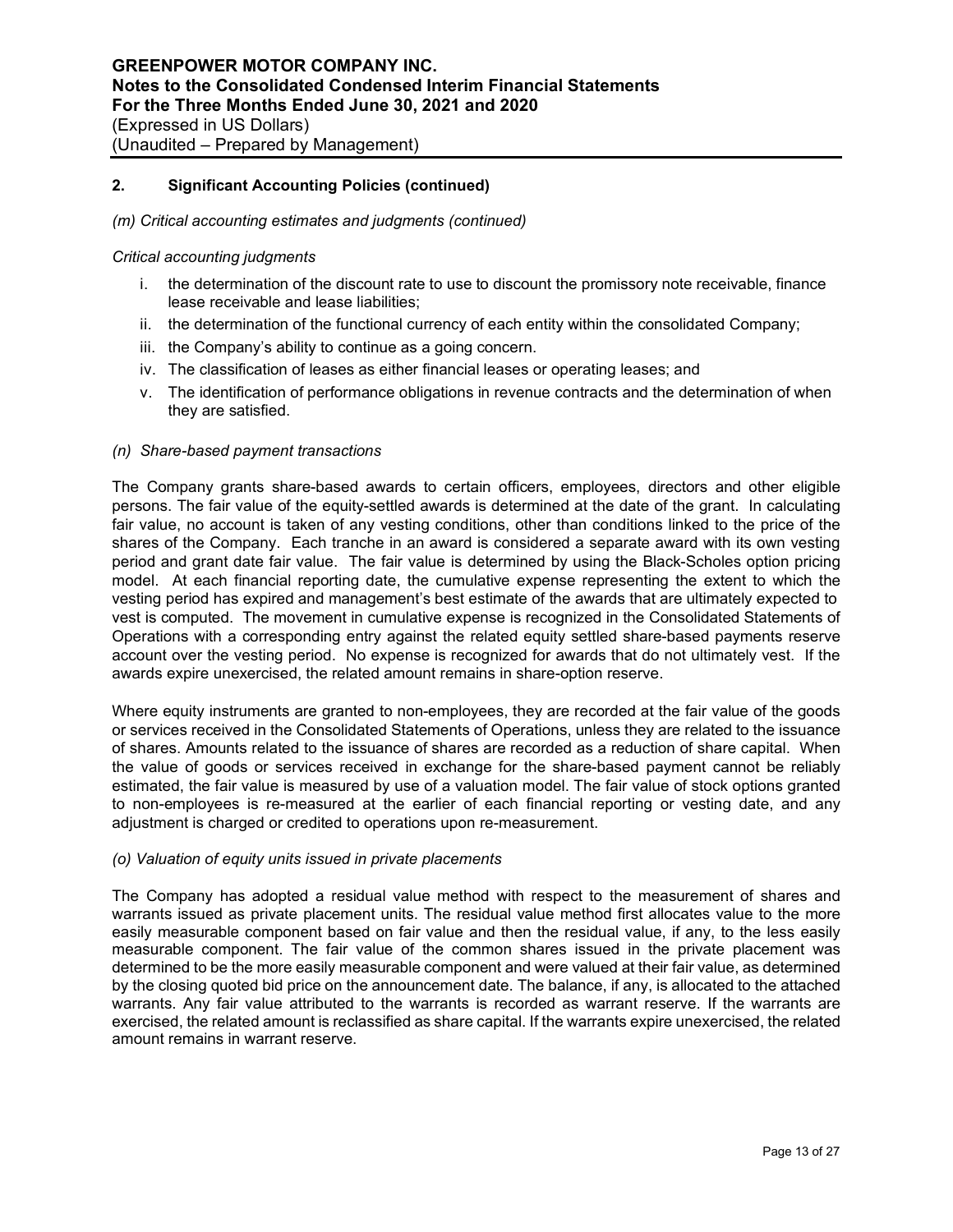#### *(p) Government grants*

The Company receives grants from government agencies related to sales and leases of its electric buses. The accounting for these grants depends on whether the carrying amount of the vehicle remains with the Company, which is the case for operating leases where the Company is the lessor. For government grants associated with leased vehicles under operating leases, the grant reduces the value of the asset.

## *(q) Provisions and contingent liabilities*

Provisions are recognized when present obligations as a result of a past event will probably lead to an outflow of economic resources from the Company and amounts can be estimated reliably. Timing or amount of the outflow may still be uncertain. Provisions are measured at the estimated expenditure required to settle the present obligation, based on the most reliable evidence available at the reporting date, including the risks and uncertainties associated with the present obligation. Provisions are discounted when the time value of money is significant.

#### *(r) Leases*

#### *Definition of a lease*

At inception of a contract, the Company assesses whether a contract is, or contains, a lease based on whether the contract conveys the right to control the use of an identified asset for a period of time in exchange for consideration. The Company has elected to apply the practical expedient to account for leases for which the lease term ends within 12 months of the date of initial application and leases of low value assets as short-term leases. The lease payments associated with these leases are recognized as expenses on a straight-line basis over the lease term.

The Company has also elected to apply the practical expedient for excluding the initial direct costs for the measurement of right of use assets at the date of initial application, as well as for using hindsight in determining the lease term where the contract contains options to extend or terminate the lease.

#### *As a lessee*

The Company recognizes a right of use asset and a lease liability at the lease commencement date. The right of use asset is initially measured at cost, based on the initial amount of the lease liability. The assets are depreciated to the earlier of the end of the useful life of the right of use asset or the lease term using the straight-line method as this most closely reflects the expected pattern of consumption of the future economic benefits. The lease term includes periods covered by an option to extend if the Company is reasonably certain to exercise that option.

The lease liability is initially measured at the present value of the lease payments that are not paid at the commencement date, discounted using the interest rate implicit in the lease or, if that rate cannot be readily determined, at the Company's incremental borrowing rate.

The ongoing lease liability is measured at amortized cost using the effective interest method. It is remeasured when there is a change in future lease payments, if there is a change in the Company's estimate of the amount expected to be payable under a residual value guarantee, or if the Company changes its assessment of whether it will exercise a purchase, extension or termination option.

When the lease liability is premeasured in this way a corresponding adiustment is made to the carrying amount of the right of use asset or is recorded in profit or loss if the carrying amount of the right of use asset has been reduced to zero.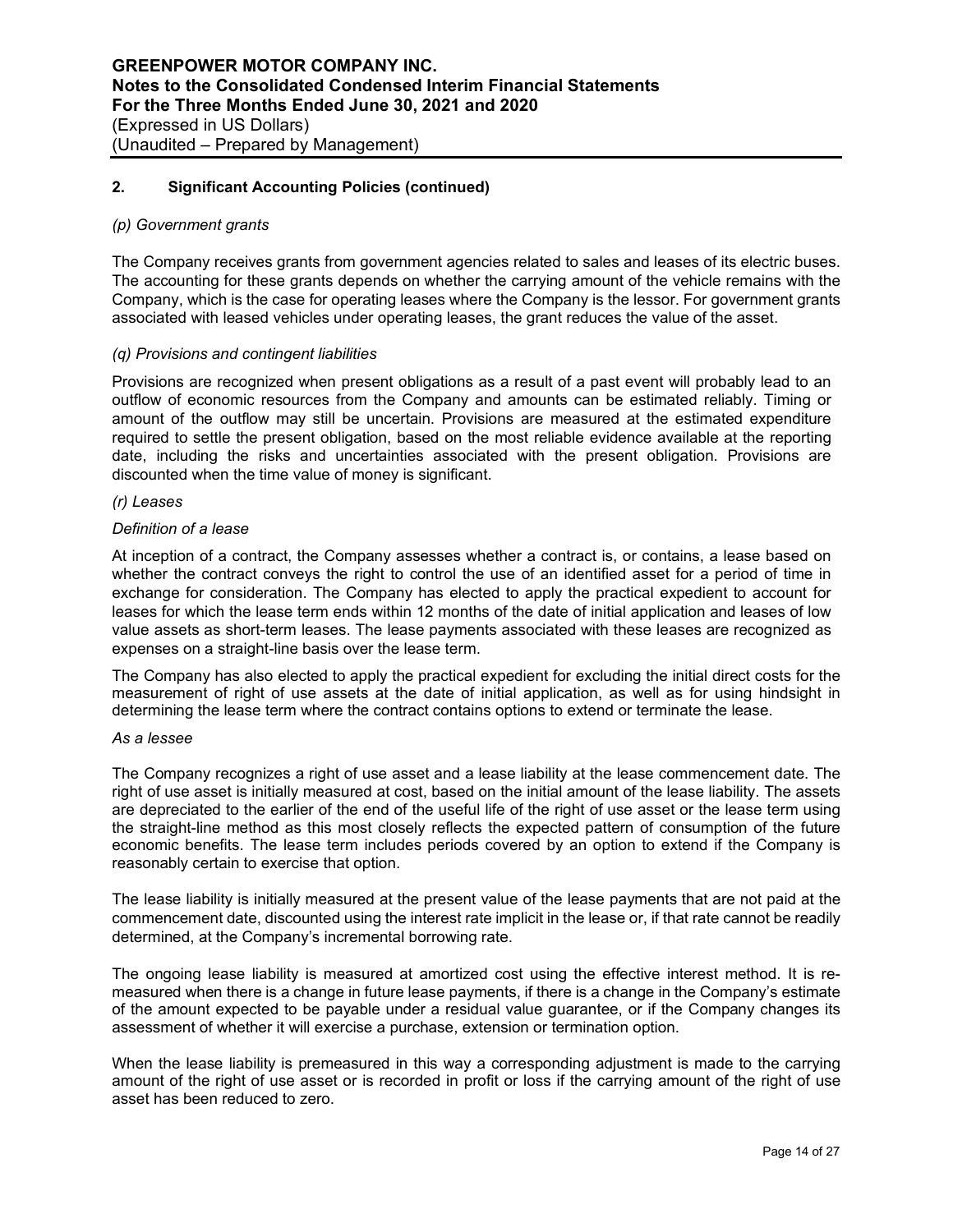## *(r) Leases (Continued)*

#### *As a lessor*

When the Company acts as a lessor, it determines at lease inception whether each lease is a finance lease or an operating lease.

To classify each lease, the Company makes an overall assessment of whether the lease transfers substantially all of the risks and rewards incidental to ownership of the underlying asset. If this is the case, then the lease is a finance lease; if not, then it is an operating lease. As part of this assessment, the Company considers certain indicators such as whether the lease is for the major part of the economic life of the asset.

If an arrangement contains lease and non-lease components, the Company applies IFRS 15 to allocate the consideration in the contract.

The Company recognizes lease payments received under operating leases as income on a straight-line basis over the lease term, included in Revenue in the consolidated statements of operations.

#### *Impact on adoption*

On initial application, the Company has elected to record right of use assets based on the corresponding lease liabilities, as described more fully in Note 8. Lease liabilities have been measured by discounting future lease payments at the incremental borrowing rate of 8% per annum, and represents the Company's best estimate of the rate of interest that it would expect to pay to borrow, on a collateralized basis, over a similar term, an amount equal to the lease payments in the current economic environment. The application of IFRS 16 to leases previously classified as operating leases under IAS 17, resulted in the recognition of right of use assets and lease liabilities as at April 1, 2018.

## *(s) Adoption of accounting standards*

The Company did not adopt any new or amended accounting standards during the three months ended June 30, 2021.

#### *(t) Future accounting pronouncements*

Certain new accounting standards and interpretations have been published by the IASB or the IFRS Interpretations Committee that are not mandatory for the June 30, 2021 reporting period.

The Company has reviewed new and revised accounting pronouncements that have been issued but are not yet effective. The Company has not early adopted any of these standards and is currently evaluating the impact, if any, that these standards might have on its consolidated condensed interim financial statements.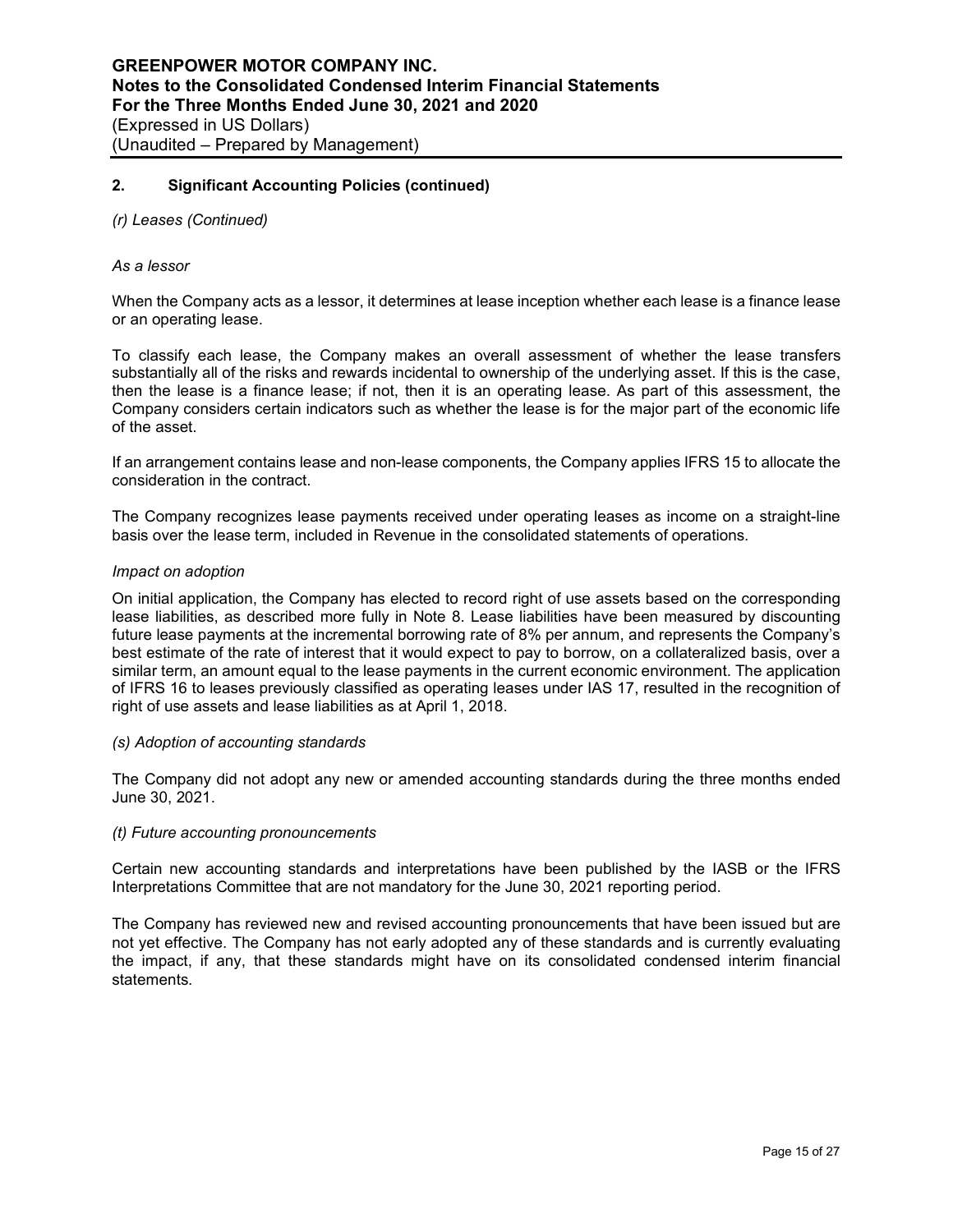## **3. Restricted Cash**

The Company has a restricted cash balance of \$111,749 as at June 30, 2021 (March 31, 2021 - \$111,748) on deposit at a major financial institution in the United States. The funds relate to a contract for the sale of vehicles and will be returned to the Company within 30 days of acceptance of the vehicles by the customer.

# **4. Accounts Receivable**

The Company has evaluated the carrying value of accounts receivable as at June 30, 2021 in accordance with IFRS 9 and has determined that an allowance/(recovery) against accounts receivable of (\$14,670) as at June 30, 2021 (June 30, 2020 - \$(33,552)) is warranted.

## **5. Finance Lease Receivable**

Greenpower's wholly owned subsidiaries San Joaquin Valley Equipment Leasing Inc. ("SJVEL") and 0939181 BC Ltd. lease vehicles to several customers, and as at June 30, 2021 the Company had a total of 65 (March 31, 2021 – 52) vehicles on lease that were determined to be finance leases, and the Company had a total of 2 (March 31, 2021 – 2) vehicles on lease that were determined to be operating leases. During the three months ended June 30, 2021, the Company entered into 15 finance leases (June 30, 2020 - 18). In addition, during three months ended June 30, 2021, the Company entered into a mutual release agreement with the lessee of 2 EV Stars (June 30, 2020 – nil) which were accounted for as finance leases, where the lessor and lessee mutually agreed to cancel the leases and where SJVEL subsequently sold the vehicles to a third party. For operating leases, lease payments are recognized in revenue when earned.

For the three months ended June 30, 2021, selling profit on finance leases was \$503,259 (June 30, 2020 - \$597,087). The following table shows changes in Finance Lease Receivables during the three months ended June 30, 2021:

|                                               |     | For the 3 Months Ended |
|-----------------------------------------------|-----|------------------------|
|                                               |     | June 30, 2021          |
| Finance lease receivable, beginning of period | \$  | 3,922,391              |
| Net investment recognized                     |     | 486,100                |
| Lease payments received                       |     | (99,992)               |
| Interest income recognized                    |     | 99,016                 |
|                                               |     |                        |
| Finance lease receivable, end of period       | \$. | 4,407,514              |
|                                               |     |                        |
| Current portion of Finance Lease Receivable   | Ś   | 387,004                |
|                                               |     |                        |
| Long Term Portion of Finance Lease Receivable | S   | 4,020,510              |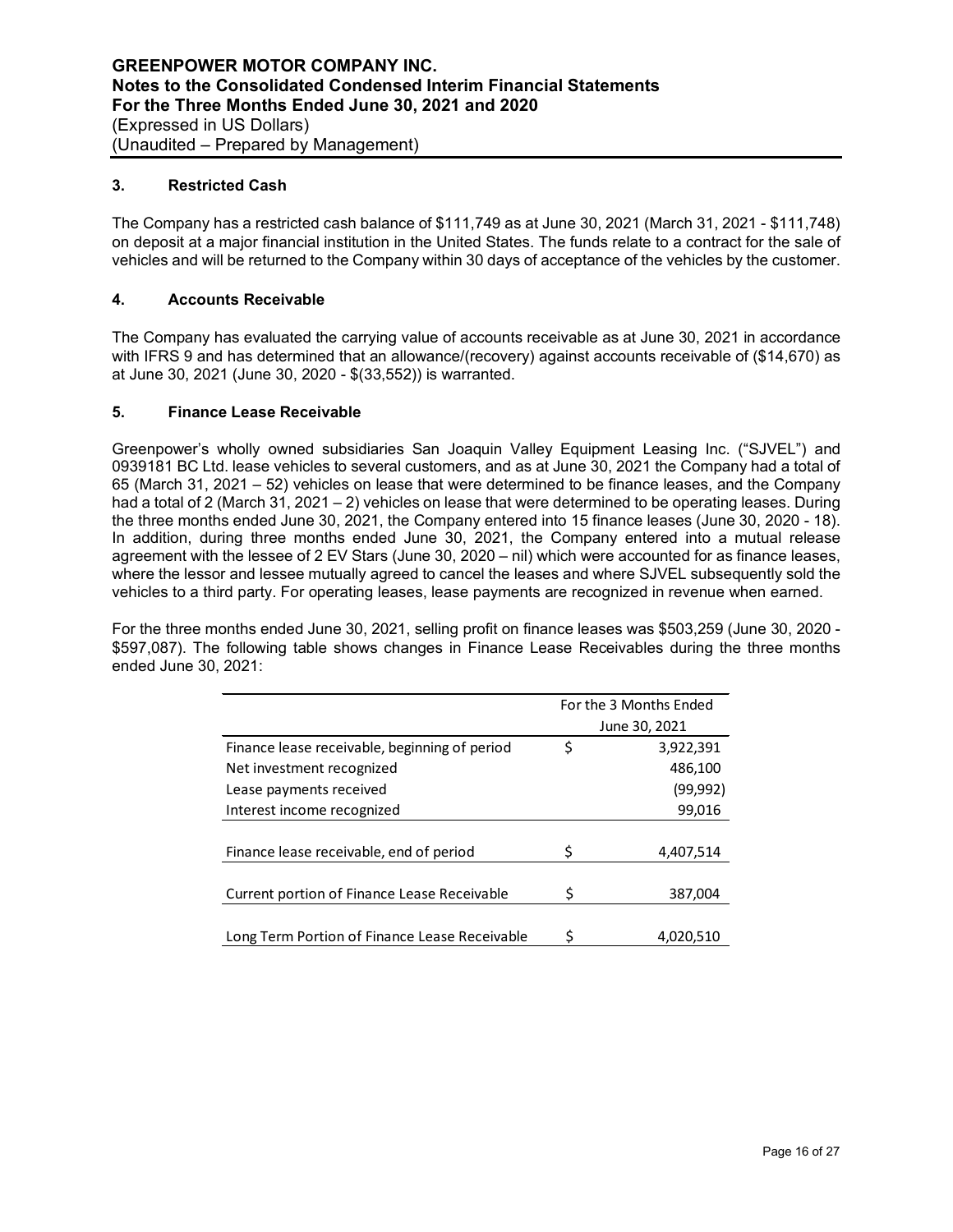# **5. Finance Lease Receivable (continued)**

As at June 30, 2021, the remaining payments to be received on Finance Lease Receivables are as follows:

|                                               | June 30 2021    |
|-----------------------------------------------|-----------------|
| Year 1                                        | \$<br>790.342   |
| Year $2*$                                     | 915,037         |
| Year $3*$                                     | 1,473,046       |
| Year 4*                                       | 1,237,652       |
| Year $5*$                                     | 509,957         |
| Year 6*                                       | 783,250         |
| less: amount representing interest income     | (1,301,769)     |
| Finance Lease Receivable                      | \$<br>4,407,514 |
| Current Portion of Finance Lease Receivable   | \$<br>387,004   |
| Long Term Portion of Finance Lease Receivable | \$<br>4,020,510 |

\* Includes unguaranteed residual

# **6. Inventory**

The following is a listing of inventory as at June 30, 2021 and March 31, 2021:

|                                   |    | June 30, 2021           | March 31, 2021          |
|-----------------------------------|----|-------------------------|-------------------------|
| Work in Process<br>Finished Goods | \$ | 12,542,639<br>6,247,046 | 10,048,518<br>2,413,449 |
| Total                             | S. | 18,789,685              | 12,461,967              |

## **7. Promissory Note Receivable**

On January 23, 2018, the Company entered into multiple lease agreements (the "Agreements") with a third party (the "Customer") for the purpose of leasing EV 550's for a period of five years. On January 30, 2018, these lease payments, except for the final payment to be made by the Customer of CDN\$1,000,000 to the Company, were purchased by and transferred to an independent third party (the "Purchaser") in exchange for a lump sum payment of CDN\$1,492,611 to the Company. The Purchaser was granted a first priority security interest in the EV550's. Both the lump sum and the discounted final payment were included in Revenue in the Consolidated Statements of Operations.

The CDN\$1,000,000 due at the end of the lease term is classified as a Promissory Note Receivable on the Consolidated Statements of Financial Position. The Promissory Note Receivable has been discounted over the five-year lease term at a rate of 6.4%.

The Company has evaluated the carrying value of the promissory note receivable as at June 30, 2021 and determined that there was no change in credit risk over the prior quarter. At March 31, 2021 the Company determined there was a significant increase in credit risk, and in accordance with IFRS 9, the Company aggregated the present value of expected payments of the promissory note receivable under three probability weighted scenarios and determined that a provision of CDN\$455,110 or \$344,737 as at March 31, 2021 was warranted. The carrying value of the promissory note receivable as at June 30, 2021 is \$102,365 (March 31, 2021 – \$99,346).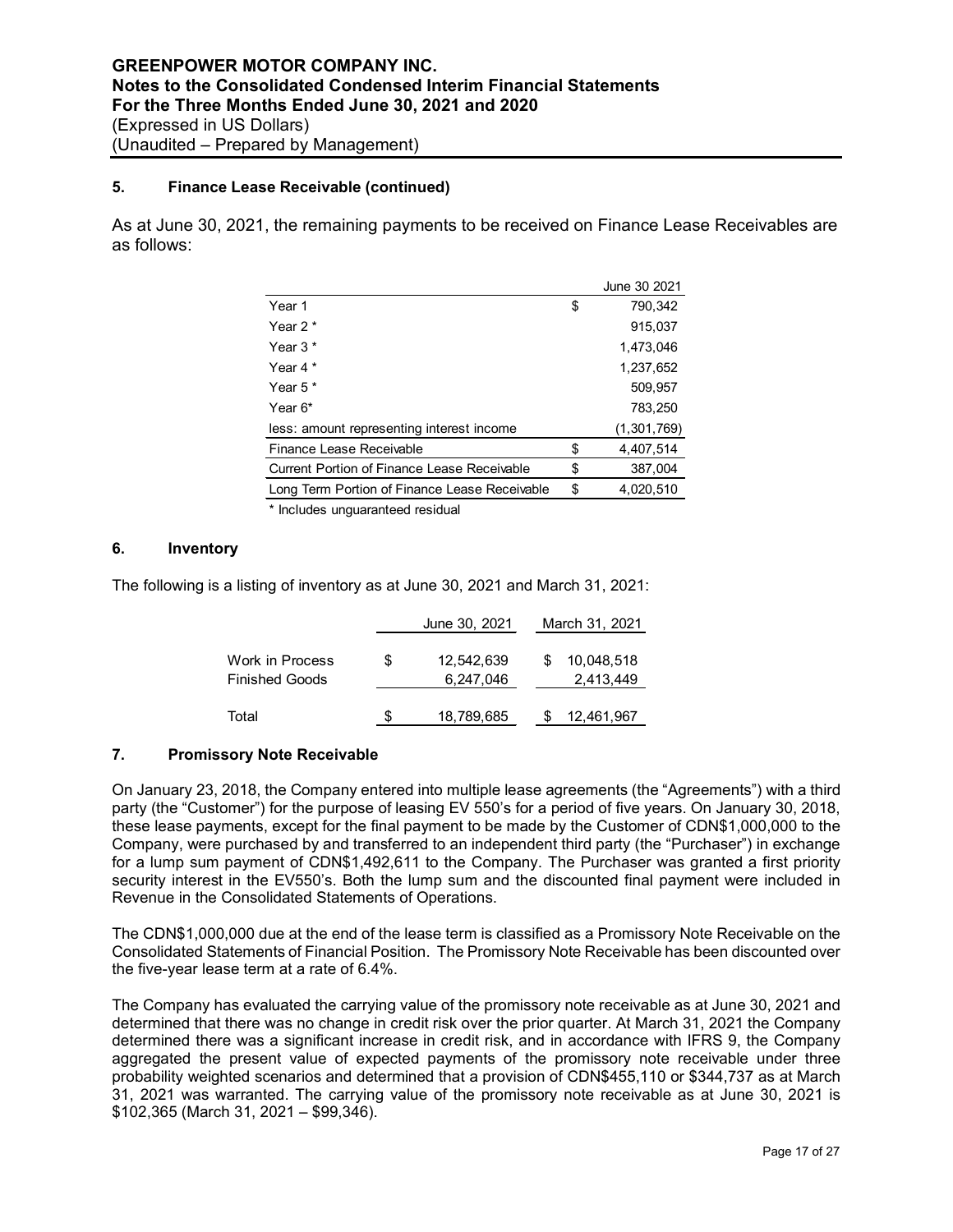## **8. Right of Use Assets and Lease Liabilities**

The Company has recorded Right of Use Assets and Lease Liabilities in its statement of financial position related to three properties in California for which the Company has entered into lease agreements that expire in more than one year. The carrying value of Right of Use Assets as at June 30, 2021 is \$288,925 (March 31, 2021 - \$355,178). Rental payments on the Right of Use Assets are discounted using an 8% rate of interest and capitalized on the Consolidated Condensed Interim Statement of Financial Position as Lease Liabilities. The value of the Right of Use Assets is determined at lease inception and include the capitalized lease liabilities, incorporate upfront costs incurred and incentives received, and the value is depreciated over the term of the lease. For the three months ended June 30, 2021, the Company incurred interest expense of \$6,482 (June 30, 2020 - \$11,770) on the Lease Liabilities, recognized depreciation expense of \$66,253 (June 30, 2020 - \$66,253) on the Right of Use Assets and made total rental payments of \$78,260 (June 30, 2020 - \$77,516). There were no additions to Right of Use Assets during the quarter ended June 30, 2021.

The following table summarizes payments on GreenPower's Lease Liabilities (undiscounted):

| 1 year                                      | S | 272,512   |
|---------------------------------------------|---|-----------|
| thereafter                                  |   | 56,010    |
| less amount representing interest expense   |   | (13, 649) |
| Lease liability                             |   | 314,873   |
| <b>Current Portion of Lease Liabilities</b> |   | 259,193   |
| Long Term Portion of Lease Liabilities      | S | 55,680    |

Payments on two leases that are classified as short-term leases totaled \$23,172 for the quarter ended June 30, 2021 (June 30, 2020 - \$8,446) and were recognized in rent and maintenance expense. The remaining minimum lease payments until the end of the leases are \$22,924.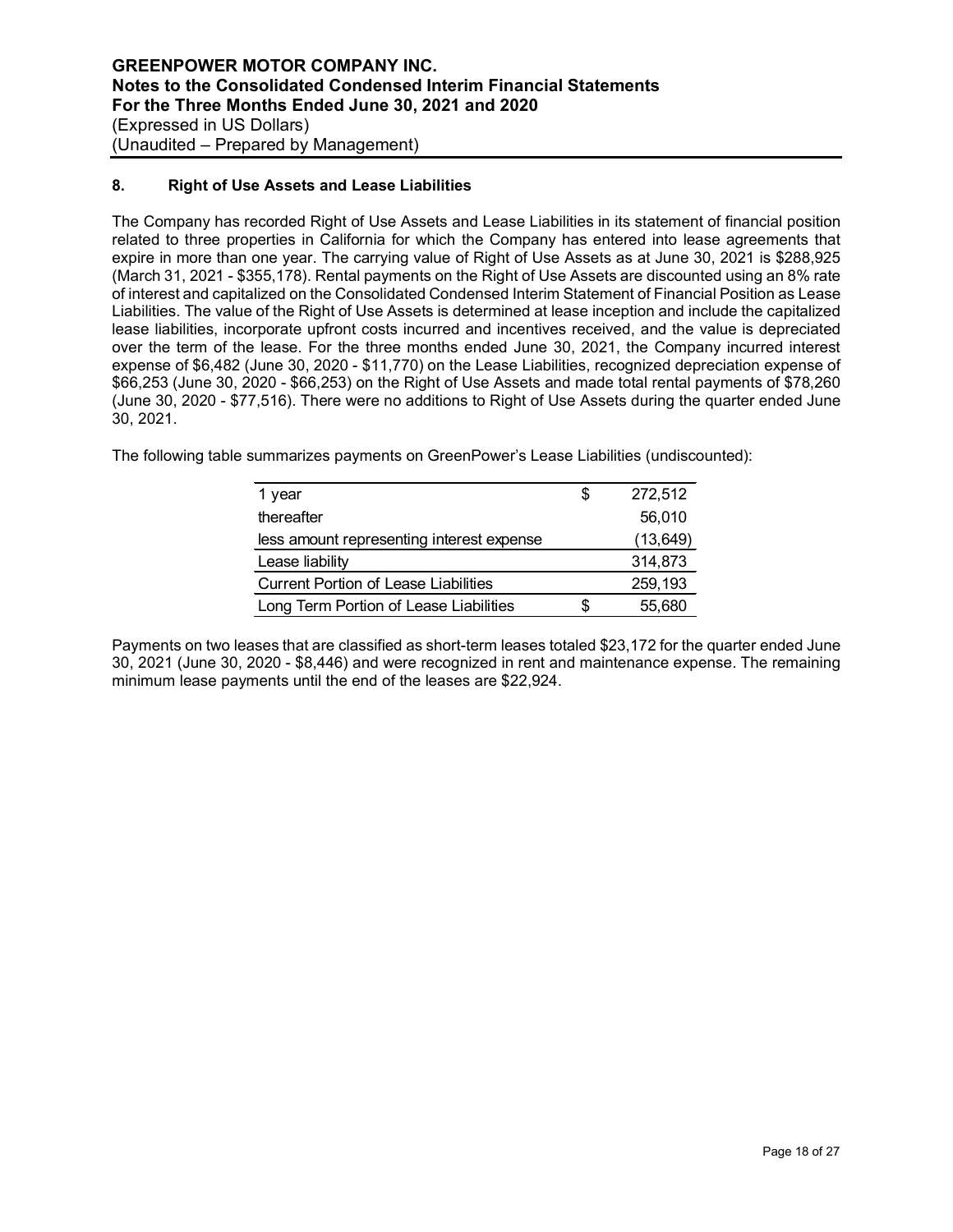# **GREENPOWER MOTOR COMPANY INC. Notes to the Consolidated Condensed Interim Financial Statements For the Three Months Ended June 30, 2021 and 2020** (Expressed in US Dollars) (Unaudited – Prepared by Management)

# **9. Property and Equipment**

The following is a summary of activities for three months ended June 30, 2021:

|                                    |     |           |           |     |             |     | Demonstration         |               | EV               |                                | Leasehold           |             |
|------------------------------------|-----|-----------|-----------|-----|-------------|-----|-----------------------|---------------|------------------|--------------------------------|---------------------|-------------|
| Cost                               |     | Computers | Furniture |     | Automobiles |     | <b>Electric Buses</b> | Leased Asset  | <b>Equipment</b> | Land                           | <b>Improvements</b> | Total       |
|                                    |     |           |           |     |             |     |                       |               |                  |                                |                     |             |
| Balance, March 31, 2021            | S.  | 93,850    | \$60,879  |     | \$245,246   |     | \$1,045,305           | \$<br>672,151 | \$<br>834,514    | \$801,317                      | \$<br>51,242        | \$3,804,504 |
| <b>Additions</b>                   |     | 12,094    | 5,331     |     |             |     |                       |               | 23,017           |                                |                     | 40,442      |
| Transfers from/(to) inventory      |     |           |           |     |             |     | 120,768               |               |                  |                                |                     | 120,768     |
| Transfers from/(to) COGS           |     |           |           |     |             |     |                       |               |                  |                                |                     |             |
| Foreign exchange translation       |     | 100       | 354       |     |             |     |                       |               |                  |                                |                     | 454         |
| Balance, June 30, 2021             | \$. | 106,044   | \$66,564  |     | \$245,246   |     | \$1,166,073           | \$<br>672,151 | \$<br>857,531    | \$801,317                      | \$<br>51,242        | \$3,966,168 |
| Depreciation and impairment losses |     |           |           |     |             |     |                       |               |                  |                                |                     |             |
| Balance, March 31, 2021            | \$  | 37,886    | \$25,589  | \$. | 40,042      | \$. | 216,339               | \$<br>634,030 | \$<br>678,437    | \$                             | \$<br>25,605        | \$1,657,928 |
| Depreciation                       |     | 7,819     | 2,194     |     | 7,810       |     | 15,099                | 8,328         | 18,496           |                                | 6,364               | 66,110      |
| <b>Transfers</b>                   |     |           |           |     |             |     |                       |               |                  |                                |                     |             |
| Foreign exchange translation       |     | 99        | 255       |     |             |     |                       |               |                  |                                |                     | 354         |
| Balance, June 30, 2021             | \$. | 45,804    | \$28,038  |     | 47,852      | \$  | 231,438               | \$<br>642,358 | \$ 696,933       | \$<br>$\overline{\phantom{0}}$ | \$<br>31,969        | \$1,724,392 |
| Carrying amounts                   |     |           |           |     |             |     |                       |               |                  |                                |                     |             |
| As at, March 31, 2021              |     | 55,964    | \$35,290  |     | \$205,204   | \$  | 828,966               | \$<br>38,121  | \$<br>156,077    | \$801,317                      | \$<br>25,637        | \$2,146,576 |
| As at June 30, 2021                | \$  | 60,240    | \$38,526  |     | \$197,394   | \$. | 934,635               | \$<br>29,793  | \$<br>160,598    | \$801,317                      | \$<br>19,273        | \$2,241,776 |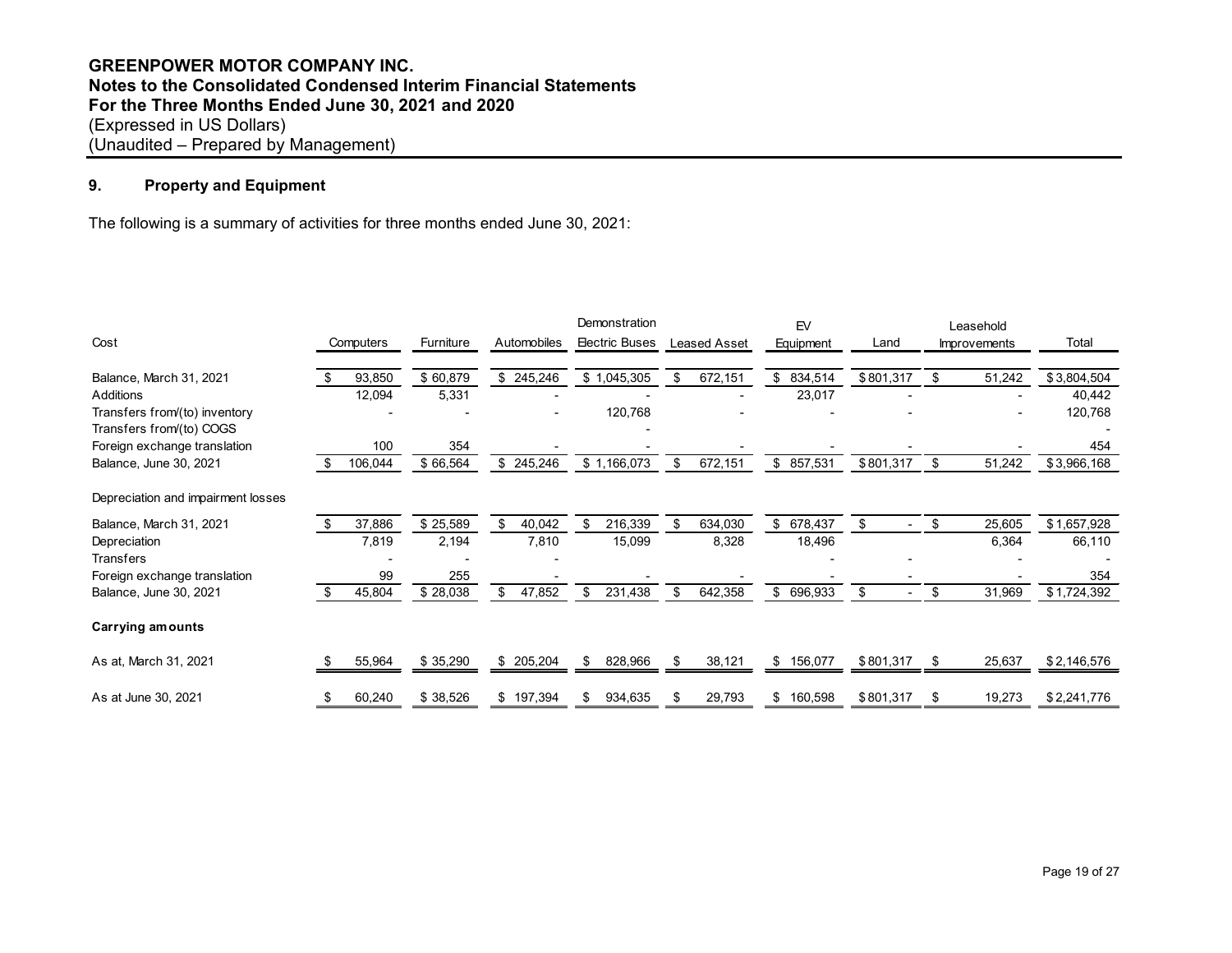## **9. Property and Equipment (continued)**

During the 3 months ended June 30, 2021 the Company transferred one EV Star from inventory that is being used for demonstration purposes.

## **10. Line of Credit**

As at June 30, 2021 the Company's Line of Credit had a credit limit of up to \$8,000,000 (March 31, 2021 – \$8,000,000). The line of Credit bears interest at the bank's US Base Rate (June 30, 2021 – 3.75%, March 31, 2021 – 3.75% ) plus 1.5%.

The Line of Credit is secured by a general floating charge on the Corporation's assets and the assets of one of its subsidiaries, and one of the Company's subsidiaries has provided a corporate guarantee. Two directors of the Company have also provided personal guarantees for a total of \$5,020,000. The availability of the credit limit over \$5,000,000 is subject to margin requirements of a percentage of finished goods inventory and accounts receivable, and these margins are tested on a monthly basis. As of June 30, 2021 the Company had a drawn balance of nil (March 31, 2021 – nil) on the Line of Credit.

## **11. Share Capital**

## Authorized

Unlimited number of common shares without par value Unlimited number of preferred shares without par value

#### Share Consolidation

On August 28, 2020 the Company completed a consolidation of its common shares on the basis of seven preconsolidation shares for one post-consolidation common share. On the same date, the Company's postconsolidation common shares began trading on the Nasdaq stock exchange and ceased trading on the OTCQB exchange in the US, and the post-consolidation shares continued trading on the TSX Venture exchange in Canada. A total of three fractional shares were cancelled as a result of the share consolidation. All references to share and per share amounts in this section have been retroactively restated to give effect to this share consolidation.

### Issued

During the three months ended June 30, 2021, the Company issued a total of 628,571 shares pursuant to the exercise of warrants.

During the year ended March 31, 2021, the Company issued a total of 5,405,809 common shares, including 1,672,028 shares from the exercise of warrants, 145,537 shares from the exercise of options, 1,703,240 shares from converted debentures and 1,860,000 shares issued in the Company's IPO as well as 25,000 shares issued in a concurrent private placement and an additional 5 net fractional issued as a result of theshare consolidation.

On August 28, 2020 the Company announced the pricing of its U.S. initial public offering of 1,860,000 common shares and concurrent private placement of 25,000 common shares, which closed on September 1, 2020. Both the initial public offering and the concurrent private placement priced at \$20.00 per share forgross proceeds of \$37.7 million before underwriting discounts and other costs. On announcement of the IPO the Company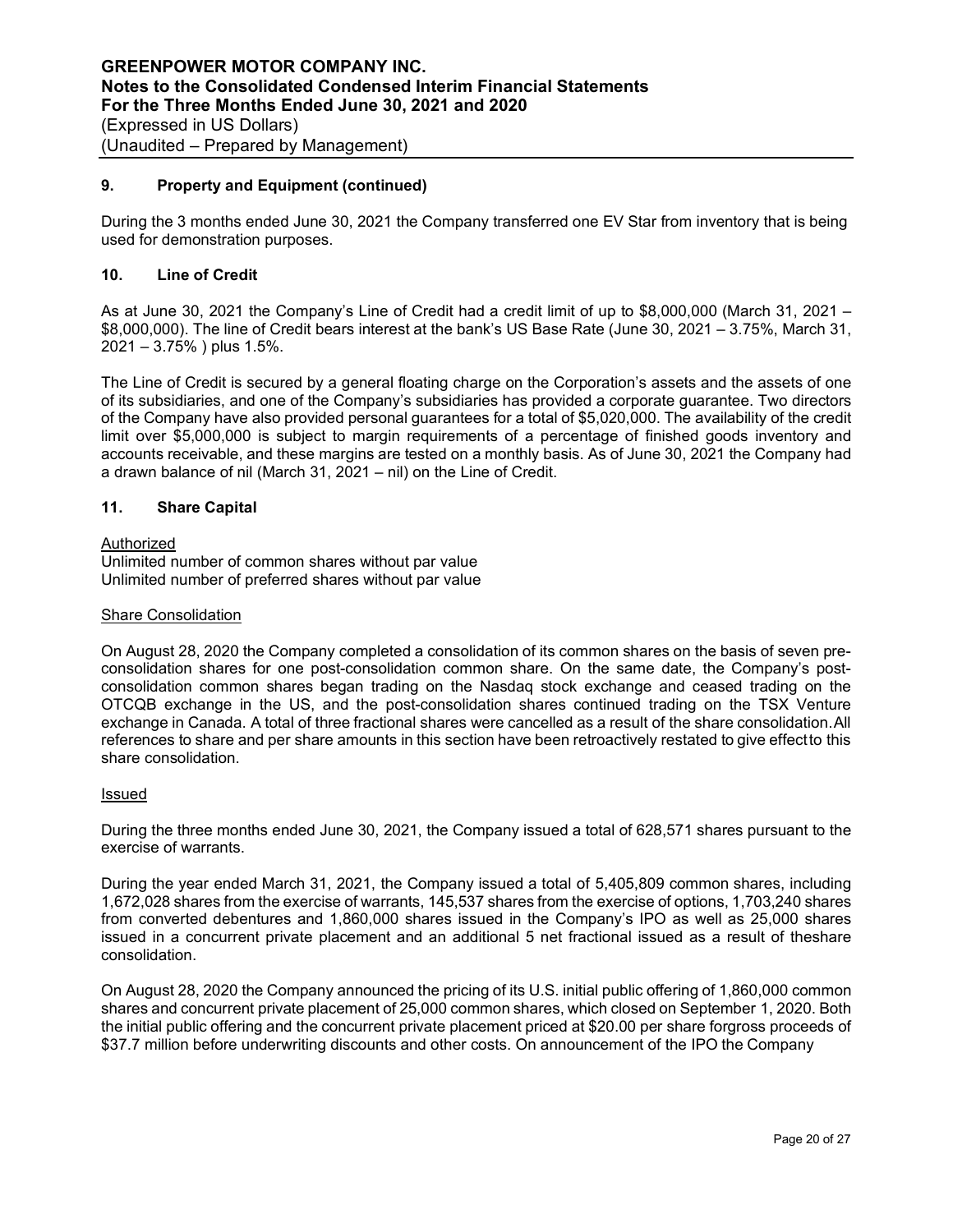## **11. Share Capital (continued)**

completed a consolidation of its common shares on the basis of seven pre-consolidationshares for one postconsolidation share and the Company's shares commenced trading on the Nasdaq stock exchange, ceased trading on the OTCQB exchange, and continued to trade on the TSX Venture Exchange.

As at June 30, 2021 and March 31, 2021 the Company had no shares held in escrow.

## **12. Stock Options**

The Company has an incentive stock option plan whereby it grants options to directors, officers, employees, and consultants of the Company. On May 14, 2019, the Company replaced its Fixed Stock Option Plan (the "2016 Plan") with a Rolling Stock Option Plan (the "2019 Plan"). Under the terms of the 2019 Plan, the aggregate number of Options that can be granted under the 2019 Plan cannot exceed ten (10%) of the total number of issued and outstanding Shares, calculated on a non-diluted basis. The exercise price of options granted under the 2019 Plan may not be less than the minimum prevailing price permitted by the TSXV policies with a maximum term of 10 years.

The Company completed a seven-for-one share consolidation on August 28, 2020. All figures in this Notehave been retroactively restated to give effect to this share consolidation. See Note 2(a) for further details.

On March 9, 2016, the shareholders approved the previous stock option plan which initially allowed for the issuance of up to 1,491,541 shares and which was subsequently further increased to allow up to 2,129,999 shares to be issued under the plan (the "2016 Plan"). Prior to the adoption of the 2016 Plan, the Companyhad adopted an incentive stock option plan (the "Plan"), whereby it could grant options to directors, officers, employees, and consultants of the Company.

|                                              |            |    | Exercise | <b>Balance</b> |    |         |           | Forfeited  |    | Balance       |
|----------------------------------------------|------------|----|----------|----------------|----|---------|-----------|------------|----|---------------|
| <b>Expiry Date</b>                           |            |    | Price    | March 31, 2021 |    | Granted | Exercised | or Expired |    | June 30, 2021 |
| October 27, 2021                             | <b>CDN</b> | \$ | 4.34     | 71,429         |    |         |           |            |    | 71,429        |
| February 2, 2022                             | <b>CDN</b> | \$ | 5.25     | 65,286         |    |         |           |            |    | 65,286        |
| May 26, 2022                                 | CDN        | \$ | 5.25     | 148,214        |    |         |           |            |    | 148,214       |
| December 18, 2022                            | CDN        | \$ | 3.15     | 25,000         |    |         |           |            |    | 25,000        |
| May 4, 2023                                  | <b>CDN</b> | \$ | 3.50     | 70,357         |    |         |           |            |    | 70,357        |
| November 30, 2023                            | <b>CDN</b> | \$ | 3.01     | 50,000         |    |         |           |            |    | 50,000        |
| February 12, 2024                            | <b>CDN</b> | \$ | 3.50     | 78,571         |    |         |           |            |    | 78,571        |
| January 30, 2022                             | <b>CDN</b> | \$ | 2.59     | 19,643         |    |         |           |            |    | 19,643        |
| January 30, 2025                             | CDN        | \$ | 2.59     | 309,822        |    |         |           |            |    | 309,822       |
| July 3, 2022                                 | CDN        | \$ | 4.90     | 7,143          |    |         |           |            |    | 7,143         |
| July 3, 2025                                 | <b>CDN</b> | \$ | 4.90     | 49,643         |    |         |           |            |    | 49,643        |
| November 19, 2025                            | US.        | \$ | 20.00    | 300,000        |    |         |           |            |    | 300,000       |
| December 4, 2025                             | US.        | \$ | 20.00    | 20,000         |    |         |           |            |    | 20,000        |
| May 18, 2026                                 | <b>CDN</b> | \$ | 19.26    |                |    | 173,650 |           |            |    | 173,650       |
| Total outstanding                            |            |    |          | 1,215,108      |    | 173,650 |           |            |    | 1,388,758     |
| Total exercisable                            |            |    |          | 882,964        |    |         |           |            |    | 896,179       |
| Weighted Average                             |            |    |          |                |    |         |           |            |    |               |
| Exercise Price (CDN\$)                       |            |    |          | \$<br>9.35     | \$ | 19.26   | N/A       | N/A        | \$ | 10.51         |
| Weighted Average Remaining Life<br>3.1 years |            |    |          |                |    |         |           | 3.1 years  |    |               |

The Company had the following incentive stock options granted under the 2019 Plan, 2016 Plan, and Plan that are issued and outstanding as at June 30, 2021: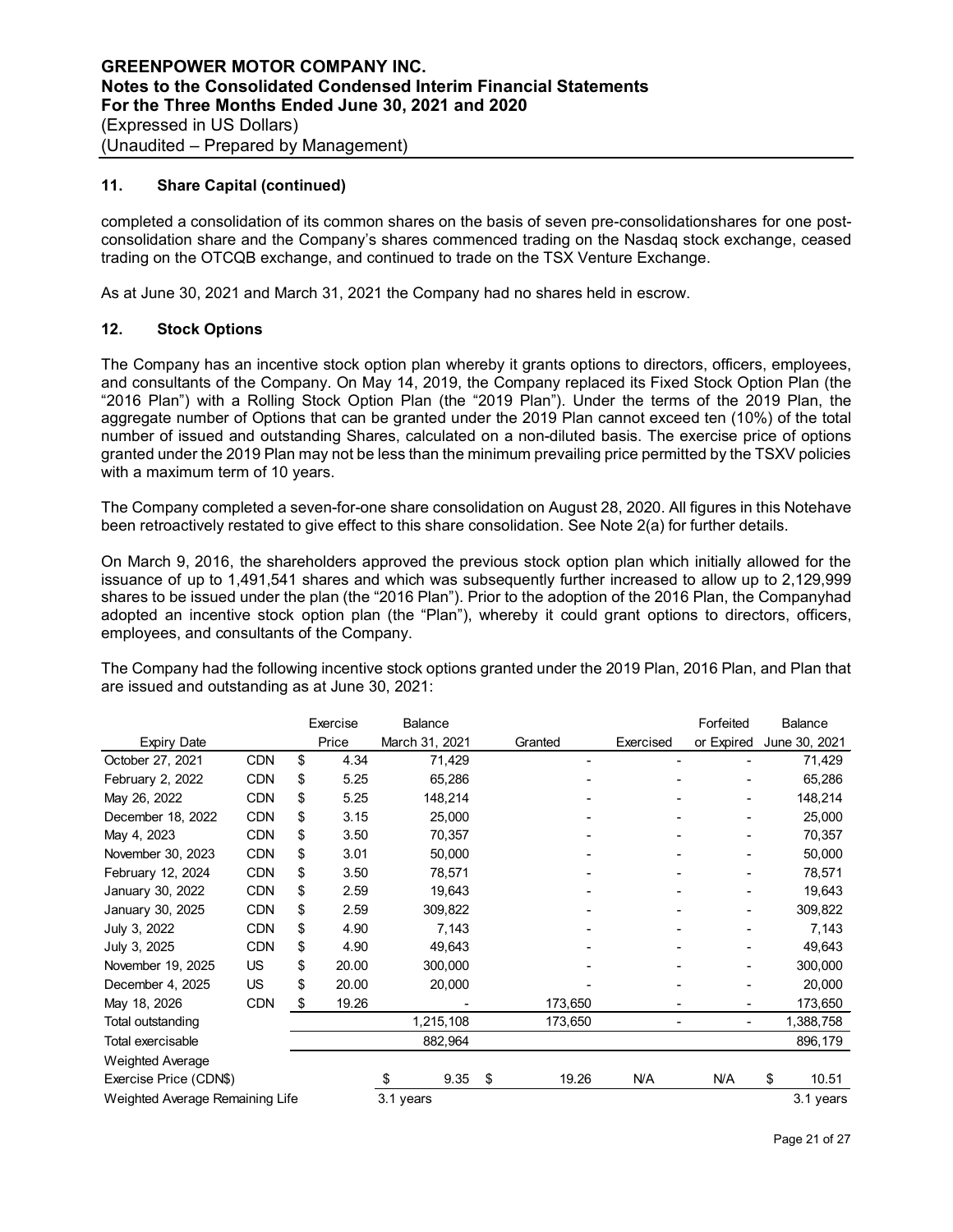## **12. Stock Options (continued)**

As at June 30, 2021, there were 763,356 stock options available for issuance under the 2019 plan.

During the three months ended June 30, 2021, the Company incurred share-based compensation expense with a measured fair value of \$743,513 (June 30, 2020 - \$132,032). The fair value of the options granted and vested were recorded as share-based payments on the Consolidated Condensed Interim Statements of Operations and Comprehensive Loss.

## **13. Warrants**

As at June 30, 2021, the Company had outstanding warrants, enabling the holders to acquire common shares as follows:

|                         | <b>Exercise</b> | <b>Balance</b> |               |                  |                | <b>Balance</b> |
|-------------------------|-----------------|----------------|---------------|------------------|----------------|----------------|
| <b>Expiry Date</b>      | Price           | March 31, 2021 | <b>Issued</b> | <b>Exercised</b> | <b>Expired</b> | June 30, 2021  |
| June 29, 2021           | CDN \$4.55      | 628,571        | ۰             | (628, 571)       |                |                |
| September 25, 2021      | CDN \$3.50      | 491,072        |               |                  |                | 491,072        |
| October 12, 2021        | CDN \$3.50      | 53,571         |               |                  |                | 53,571         |
| March 14, 2022          | CDN \$4.20      | 685,714        |               | ٠                | -              | 685,714        |
| May 6, 2023             | USD \$2.6677    | 53,035         |               |                  |                | 53,035         |
| May 8, 2023             | USD \$2.6677    | 13,703         |               |                  |                | 13,703         |
| Total outstanding       |                 | 1,925,666      |               | (628, 571)       |                | 1,297,095      |
| <b>Weighted Average</b> |                 |                |               |                  |                |                |
| Exercise Price (CDN\$)  |                 | 4.06           | NA \$         | 4.55 \$          |                | 3.86           |
| Weighted Average Life   |                 | 0.6 years      |               |                  |                | 0.6 years      |

On May 31, 2021 the Company issued 342,857 shares to Countryman Investments Ltd., a company beneficially owned by David Richardson, a director of GreenPower, pursuant to the exercise of 342,857 warrants at a price of CDN \$4.55 per warrant, for gross proceeds of CDN \$1,559,999.

On June 14, 2021 the Company issued 285,714 shares to KFS Capital LLC, a company beneficially owned by Fraser Atkinson, the Chairman and CEO of GreenPower, pursuant to the exercise of 285,714 warrants at a price of CDN \$4.55 per warrant, for gross proceeds of CDN \$1,299,999.

## **14. Promissory Note Payable**

During the year ended March 31, 2017, the Company issued a \$594,000 promissory note (the "Note") to the City of Porterville to acquire land (Note 9). The Note bears interest at 2.0% per annum and is payable in blended monthly installments of \$5,463, which began on November 1, 2016. The monthly installments will occur for five years, at which point a balloon payment of \$311,764 is due and payable. The Note is secured by an interest in the land in favour of the City of Porterville.

During the three months ended June 30, 2021, the Company incurred \$1,699 of interest on the note (June 30, 2020 - \$1,997). This amount is included in Interest and accretion on the Consolidated Condensed Interim Statements of Operations and Comprehensive Loss.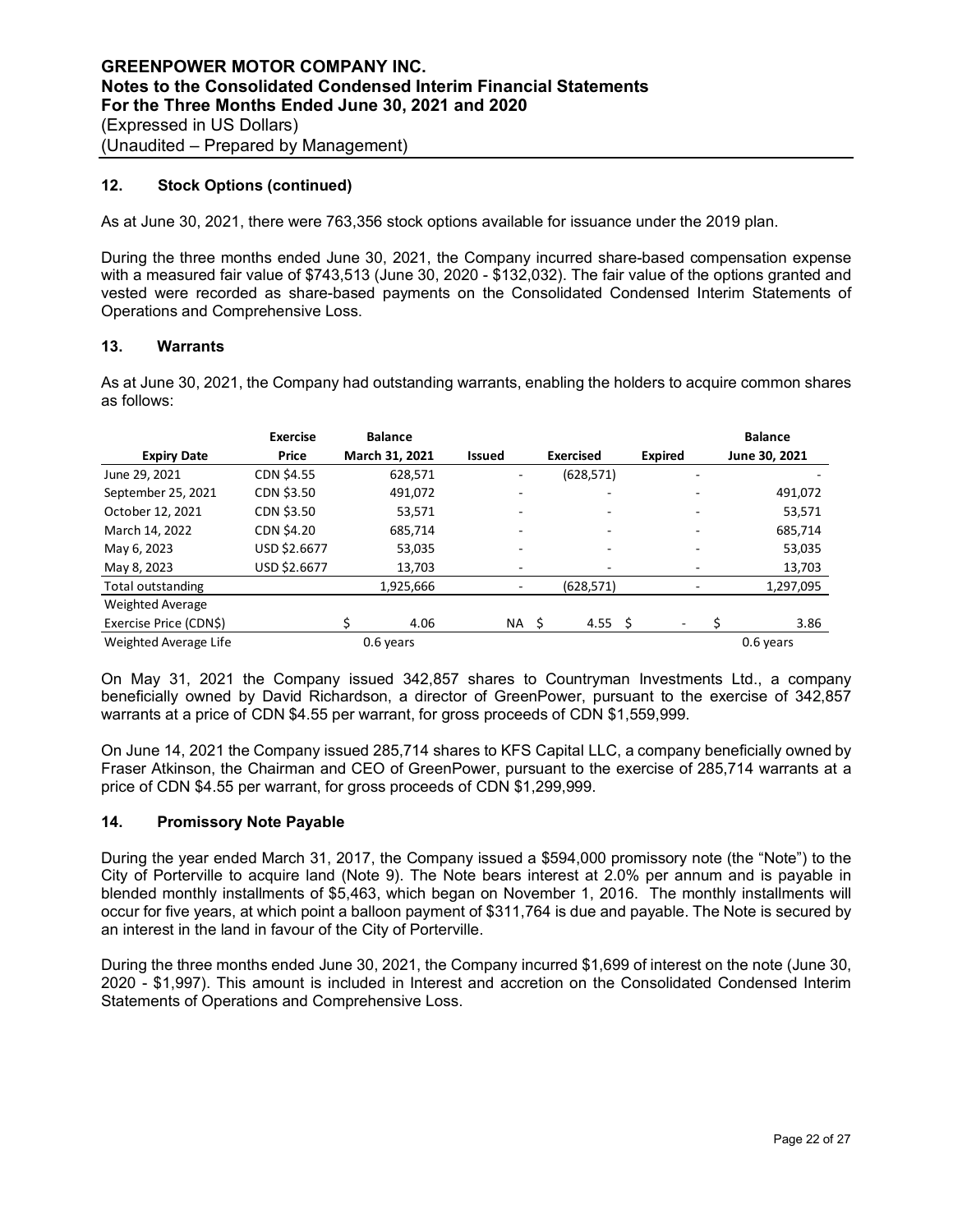## **15. Deferred Revenue**

The Company recorded Deferred Revenue of \$268,550 for invoices issued to customers for the sale of allelectric buses which were not delivered as at June 30, 2021 (March 31, 2021 - \$125,005).

|                                                 | Three months ended | Year ended<br>March 31, 2021 |           |  |
|-------------------------------------------------|--------------------|------------------------------|-----------|--|
|                                                 | June 30, 2021      |                              |           |  |
| Deferred Revenue, beginning balance             | \$<br>125.005      | \$                           | 426,157   |  |
| Additions to deferred revenue during the period | 162,000            |                              | 187,535   |  |
| Deposits returned                               |                    |                              |           |  |
| Revenue recognized from deferred revenue        | (18,455)           |                              | (488,687) |  |
|                                                 |                    |                              |           |  |
| Deferred Revenue, end of period                 | \$<br>268,550      | S                            | 125.005   |  |

## **16. Financial Instruments**

The Company's financial instruments consist of cash and restricted cash, accounts receivable, finance lease receivables, promissory note receivable, line of credit, accounts payable and accrued liabilities, note payable, promissory note payable, payroll protection loan and lease liabilities.

Financial instruments measured at fair value are classified into one of three levels in the fair value hierarchy according to the relative reliability of the inputs used to estimate the fair values. The three levels of the fair value hierarchy are:

Level 1: Unadjusted quoted prices in active markets for identical assets and liabilities;

- Level 2: Inputs other than quoted prices that are observable for the asset or liabilities either directly or indirectly; and
- Level 3: Inputs that are not based on observable market data

The Company does not currently hold any financial instruments measured at fair value on the Consolidated Condensed Interim Statements of Financial Position. The fair value of these financial instruments approximates their carrying value, unless otherwise noted.

#### **Overview**

The Company has exposure to the following financial instrument related risks.

#### **Credit risk**

The Company's exposure to credit risk is on its cash, accounts receivable, promissory note receivable, and on its finance lease receivables. The maximum exposure to credit risk is their carrying amounts in the consolidated condensed interim financial statements.

Cash and restricted cash consists of cash bank balances held in major financial institutions in Canada and the United States with a high credit quality and therefore the Company is exposed to minimal risk. The Company assesses the credit risk of its account receivable, finance lease receivables and promissory note receivable at each reporting period end and on an annual basis. As at June 30, 2021 the Company recognized a recovery for credit losses of \$14,670, against its accounts receivable (June 30, 2020 – \$33,552) (Note 4).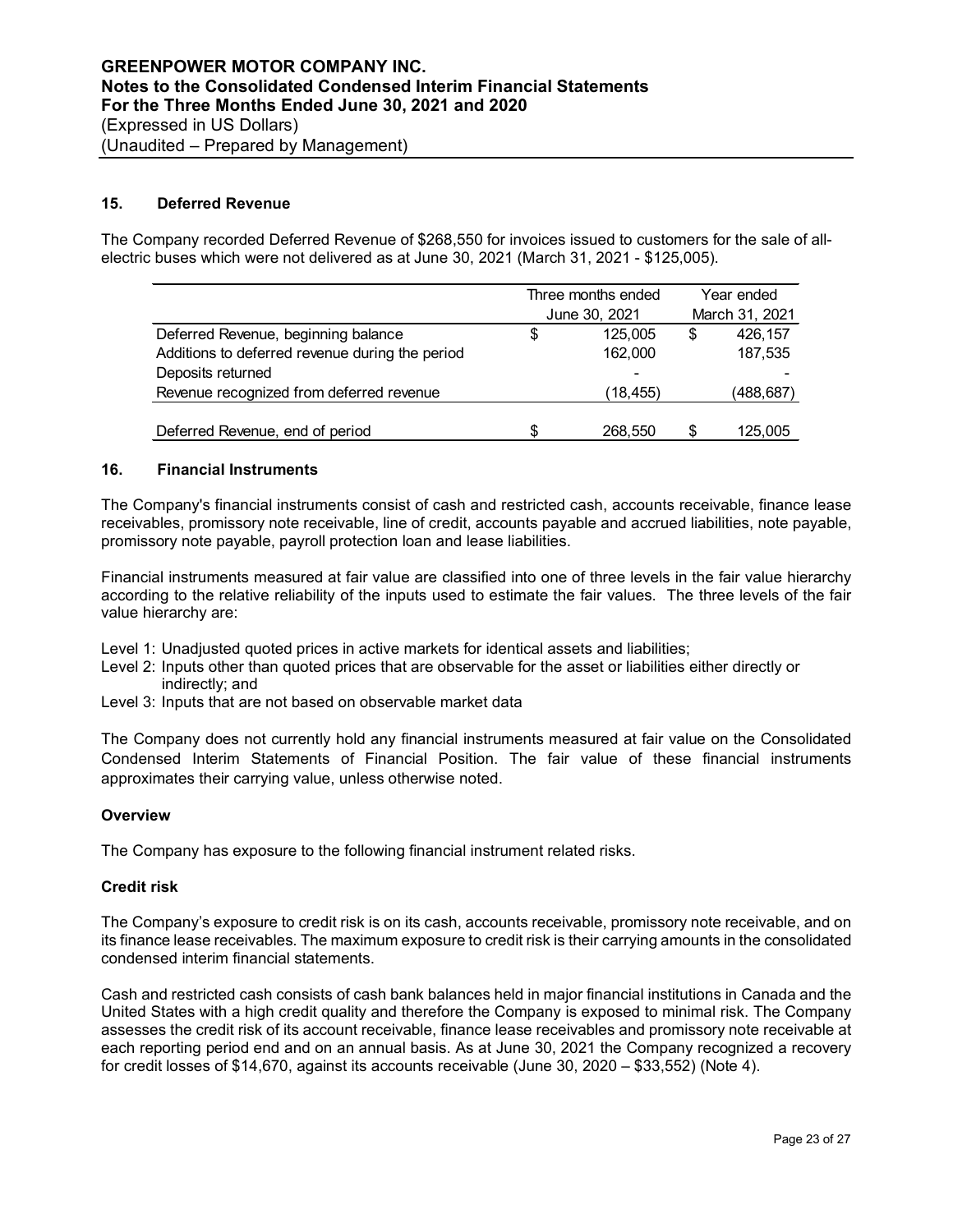## **16. Financial Instruments (continued)**

## **Liquidity risk**

The Company tries to ensure that there is sufficient capital in order to meet short-term business requirements, after taking into account the Company's cash balances and available liquidity on the Company's \$8 million operating line of credit. The Company's cash is invested in bank accounts at major financial institutions in Canada and the United States and is available on demand. The Company will continue to rely on additional financings to further its operations and meet its capital requirements.

## **Market risks**

Market risk is the risk of loss that may arise from changes in market factors such as interest rates and foreign exchange. The Company is exposed to interest rate risk with respect to its Line of Credit (Note 10).

The Company is exposed to foreign exchange risk as it conducts business in both the United States and Canada. Management monitors its foreign currency balances, but the Company does not engage in any hedging activities to reduce its foreign currency risk.

At June 30, 2021, the Company was exposed to currency risk through the following financial assets and liabilities in CDN Dollars.

| Cash                                     | 839.910   |
|------------------------------------------|-----------|
| Accounts Receivable                      | 127.049   |
| <b>Promissory Notes Receivable</b>       | 140.000   |
| Accounts Payable and Accrued Liabilities | (18, 523) |

The CDN/USD exchange rate as at June 30, 2021 was \$0.8068 (March 31, 2021 - \$0.7952). Based on the net exposure and assuming all other variables remain constant, a 10% change in the appreciation or depreciation of the Canadian dollar relative to the US dollar would result in a change of approximately \$88,000 to other comprehensive income/loss.

## **17. Capital Management**

The Company's capital management objective is to obtain sufficient capital to develop new business opportunities for the benefit of its shareholders. To meet these objectives, management monitors the Company's ongoing capital requirements on specific business opportunities on a case-by-case basis. The capital structure of the Company consists of cash, operating line of credit, secured and unsecured promissory notes, convertible debentures and equity attributable to common shareholders, consisting of issued share capital and deficit.

During the second quarter of fiscal 2021 the Company completed an initial public offering and concurrent private placement for gross proceeds of US\$37.7 million less underwriting discounts and offering costs. As at June 30, 2021, the Company had a cash and restricted cash balance of \$9,126,734, working capital of \$31,391,694, accumulated deficit of (\$33,887,011), and shareholder's equity of \$36,967,980. Subject to market conditions and other factors the Company may raise additional capital in the future to fund and grow its business for the benefit of shareholders. The Company is subject to externally imposed capital requirements with respect to its line of credit (Note 10).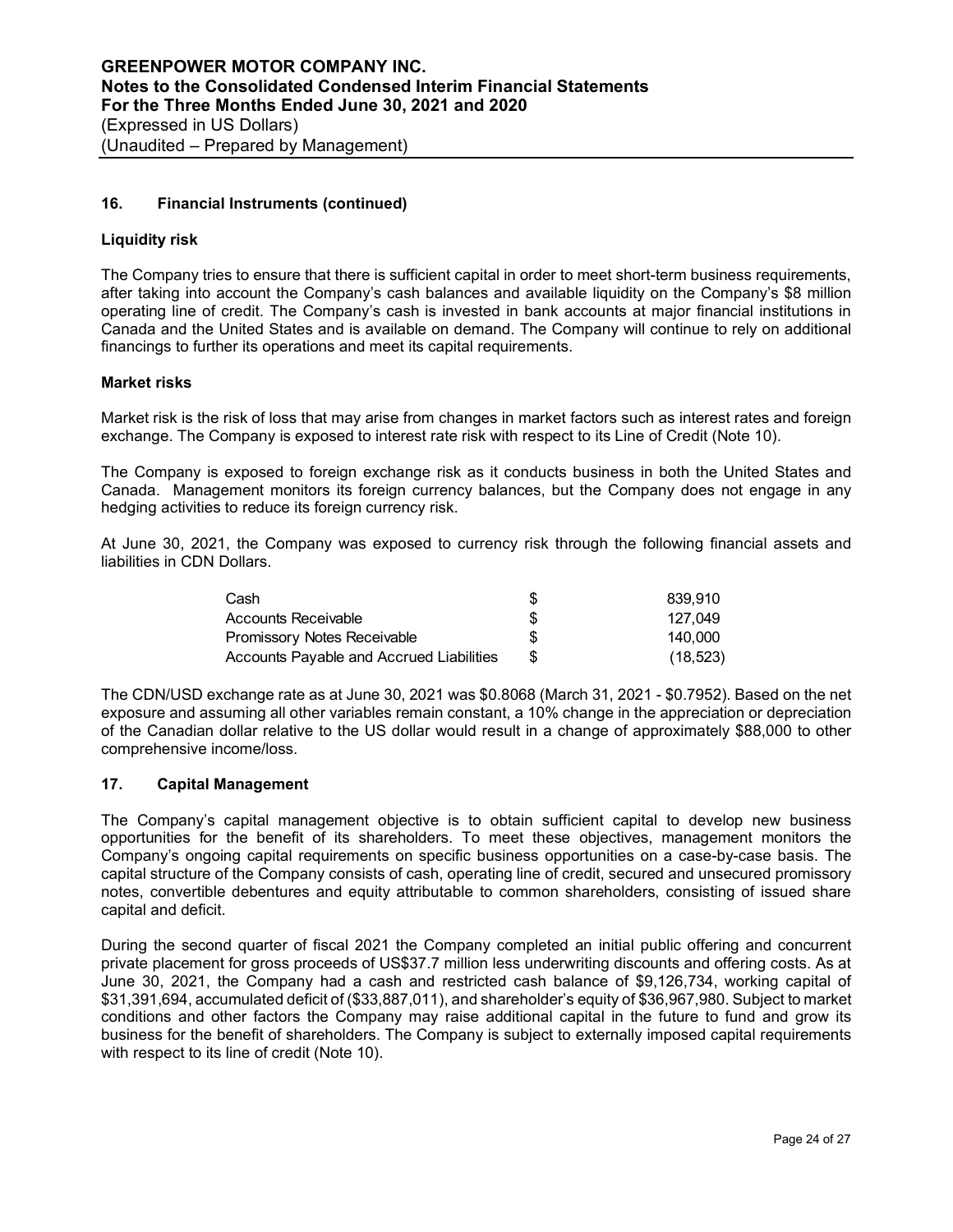## **18. Related Party Transactions**

A summary of compensation and other amounts paid to directors, officers and key management personnel is as follows:

|                           | <b>For the Three Months Ended</b> |               |               |         |  |  |  |  |  |
|---------------------------|-----------------------------------|---------------|---------------|---------|--|--|--|--|--|
|                           |                                   | June 30, 2021 | June 30, 2020 |         |  |  |  |  |  |
|                           |                                   |               |               |         |  |  |  |  |  |
| Salaries and Benefits (1) | Ś                                 | 106,351       | -S            | 91,208  |  |  |  |  |  |
| Consulting fees (2)       |                                   | 85,000        |               | 64,166  |  |  |  |  |  |
| Options Vested (3)        |                                   | 546,505       |               | 98,825  |  |  |  |  |  |
| Other (4)                 |                                   |               |               | 5,748   |  |  |  |  |  |
| Total                     |                                   | 737,856       | Ś             | 259,947 |  |  |  |  |  |

- 1) Salaries and benefits incurred with directors and officers are included in Administrative fees on the Consolidated Condensed Interim Statements of Operations and Comprehensive Loss.
- 2) Consulting fees included in Administrative Fees on the Consolidated Condensed Interim Statements of Operations and Comprehensive Loss are paid to the Chairman and CEO for management consulting services, as well as Director's Fees paid to GreenPower's four independent directors.
- 3) Amounts recognized for related party stock-based compensation are included in Share-based payments on the Consolidated Condensed Interim Statements of Operations and Comprehensive Loss.
- 4) Other fees for truck and trailer rentals paid to Maple Leaf Equipment Aircraft and Recovery Inc., a company that the CEO and Chairman of GreenPower was previously an officer and director and the former CEO of GreenPower is an officer and director. These costs are included in Transportation costs on the Consolidated Condensed Interim Statements of Operations and Comprehensive Loss.

Accounts payable and accrued liabilities at June 30, 2021 included \$53,756 (March 31, 2021 – \$95,741) owed to officers, directors, and companies controlled by officers and directors, and shareholders, which is noninterest bearing, unsecured and has no fixed terms of repayment.

A director of the Company and the Company's CEO and Chairman have each provided personal guarantees of \$2,510,000, or \$5,020,000 in total to support the Company's \$8 million line of credit. In consideration for these guarantees, in June 2018 the Company issued 628,571 non-transferrable common share purchase warrants exercisable at an exercise price of CDN \$4.55 per share that were exercised during the quarter ended June 30, 2021, and in March 2019 the Company issued 685,714 non-transferrable common share purchase warrants exercisable at an exercise price of CDN \$4.20 per share that expire on March 14, 2022.

On May 31, 2021 the Company issued 342,857 shares to Countryman Investments Ltd., a company beneficially owned by David Richardson, a director of GreenPower, pursuant to the exercise of 342,857 warrants at a price of CDN \$4.55 per warrant, for gross proceeds of CDN \$1,559,999.

On June 14, 2021 the Company issued 285,714 shares to KFS Capital LLC, a company beneficially owned by Fraser Atkinson, the Chairman and CEO of GreenPower, pursuant to the exercise of 285,714 warrants at a price of CDN \$4.55 per warrant, for gross proceeds of CDN \$1,299,999.

These transactions were measured at the exchange amount, which is the amount agreed upon by the transacting parties.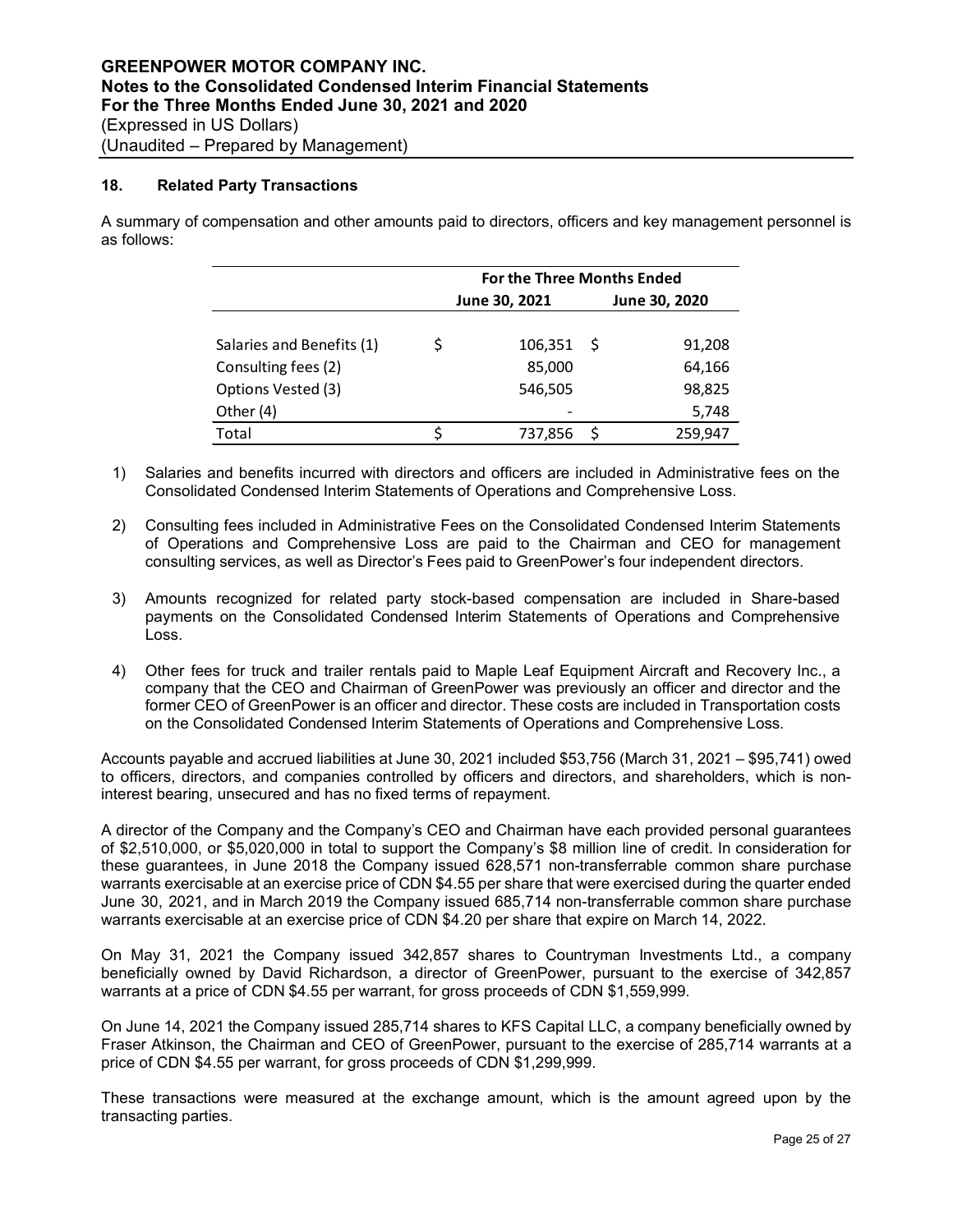#### **19. Income Taxes**

Income tax expense is recognized based on management's best estimate of weighted average annual income tax rate for the full financial year applied to the pre-tax income of the reporting period. The Company's effective tax rate for the period ended June 30, 2021 was 27.00%.

As at June 30, 2021 and March 31, 2021 the Company has approximately \$11,400,000 and \$10,400,000 respectively, of non-capital losses carry forwards available to reduce Canadian taxable income for future years. As at June 30, 2021 and March 31, 2021 the Company has approximately \$16,600,000 and \$15,300,000, respectively, of net operating losses carry forwards available to reduce future taxable income in the United States. The losses in Canada and United States expire between 2030 and 2042 if unused.

The potential benefits of these carry-forward non-capital losses has not been recognized in these consolidated condensed interim financial statements as it is not considered probable that sufficient future taxable profit will allow the deferred tax asset to be recovered.

## **20. Segmented Information and Other Additional Disclosures**

The Company operates in one reportable operating segment, being the manufacture and distribution of allelectric transit, school and charter buses.

During the period ended June 30, 2021, the Company was economically dependent on two (June 30, 2020 – one) customer(s) who accounted for more than 10% of revenue from continuing operations and accounted for approximately 84% (June 30, 2020: 93%) of sales.

The Company's revenues allocated by geography for the three months ended June 30, 2021 and 2020 are as follows:

|                                    | For the Three Months Ended |                           |               |                     |  |  |  |  |  |
|------------------------------------|----------------------------|---------------------------|---------------|---------------------|--|--|--|--|--|
|                                    |                            | <b>June 30, 2021</b>      | June 30, 2020 |                     |  |  |  |  |  |
| United States of America<br>Canada | \$.                        | $2,335,102$ \$<br>323,900 |               | 2,255,465<br>16,790 |  |  |  |  |  |
| Гоtаl                              | S                          | 2,659,002                 |               | 2,272,255           |  |  |  |  |  |

As at June 30, 2021 and March 31, 2021 the majority of the Company's consolidated non-current assets, being property and equipment, are located in the United States.